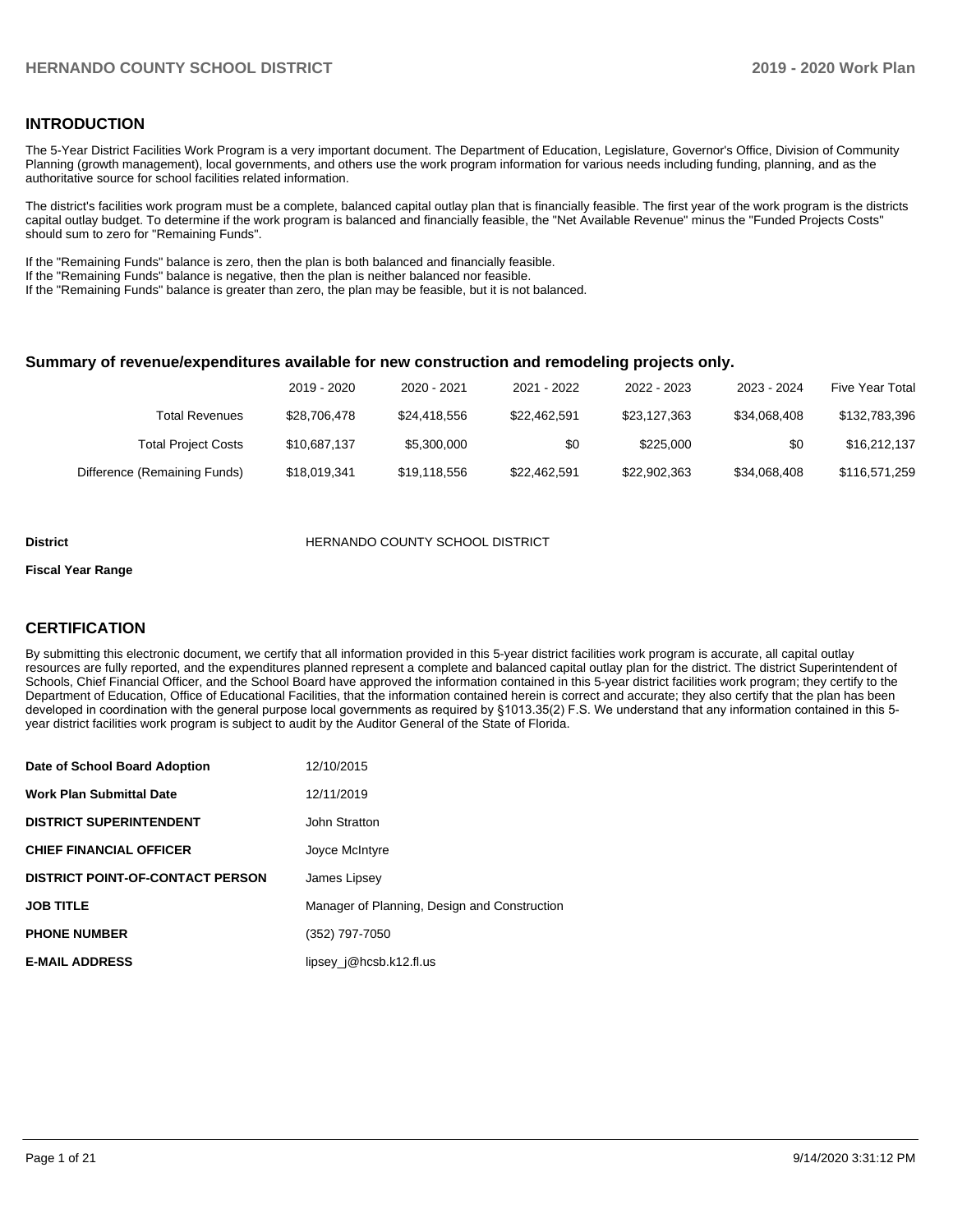# **Expenditures**

### **Expenditure for Maintenance, Repair and Renovation from 1.50-Mills and PECO**

Annually, prior to the adoption of the district school budget, each school board must prepare a tentative district facilities work program that includes a schedule of major repair and renovation projects necessary to maintain the educational and ancillary facilities of the district.

| Item                                                                                                                                                                                                                                                                                                                                                                                                                                                                                                                                                                                                                                                                                                                                                                                                                                                              | 2019 - 2020<br><b>Actual Budget</b> | 2020 - 2021<br>Projected | 2021 - 2022<br>Projected | 2022 - 2023<br>Projected | 2023 - 2024<br>Projected | <b>Total</b> |  |  |  |  |  |
|-------------------------------------------------------------------------------------------------------------------------------------------------------------------------------------------------------------------------------------------------------------------------------------------------------------------------------------------------------------------------------------------------------------------------------------------------------------------------------------------------------------------------------------------------------------------------------------------------------------------------------------------------------------------------------------------------------------------------------------------------------------------------------------------------------------------------------------------------------------------|-------------------------------------|--------------------------|--------------------------|--------------------------|--------------------------|--------------|--|--|--|--|--|
| <b>HVAC</b>                                                                                                                                                                                                                                                                                                                                                                                                                                                                                                                                                                                                                                                                                                                                                                                                                                                       | \$0                                 | \$800,000                | \$800,000                | \$800,000                | \$800,000                | \$3,200,000  |  |  |  |  |  |
| ADULT EDUCATION, BROOKSVILLE ELEMENTARY, CENTRAL SENIOR HIGH, CHALLENGER K-8 SCHOOL OF SCIENCE AND<br>Locations:<br>MATHEMATICS, CHOCACHATTI ELEMENTARY, DELORES S PARROTT MIDDLE, DELTONA ELEMENTARY, DISTRICT<br>MAINTENANCE/PLANT OPERATIONS, DISTRICT TRANSPORTATION, DISTRICT WAREHOUSE, EASTSIDE ELEMENTARY, ELAINE<br>BEELER EDUCATIONAL RESOURCE CENTER, Exceptional Student Support Services, EXPLORER K-8, FOX CHAPEL MIDDLE, FRANK W<br>SPRINGSTEAD SENIOR HIGH, HERNANDO ADMINISTRATIVE SUPPORT, HERNANDO SENIOR HIGH, JOHN D FLOYD ELEMENTARY,<br>MOTON ELEMENTARY, NATURE COAST TECHNICAL HIGH, PINE GROVE ELEMENTARY, POWELL MIDDLE, SAFE SCHOOLS<br>BUILDING, SPRING HILL ELEMENTARY, SUNCOAST ELEMENTARY, The Education Foundation, TRANSPORTATION 2, Weeki Wachee<br>High School, WEST HERNANDO MIDDLE, WESTSIDE ELEMENTARY, Winding Waters K-8 |                                     |                          |                          |                          |                          |              |  |  |  |  |  |
| Flooring                                                                                                                                                                                                                                                                                                                                                                                                                                                                                                                                                                                                                                                                                                                                                                                                                                                          | \$43.000                            | \$90.000                 | \$90,000                 | \$90,000                 | \$90,000                 | \$403,000    |  |  |  |  |  |
| ADULT EDUCATION, BROOKSVILLE ELEMENTARY, CENTRAL SENIOR HIGH, CHALLENGER K-8 SCHOOL OF SCIENCE AND<br>Locations:<br>MATHEMATICS, CHOCACHATTI ELEMENTARY, DELORES S PARROTT MIDDLE, DELTONA ELEMENTARY, DISTRICT<br>MAINTENANCE/PLANT OPERATIONS, DISTRICT TRANSPORTATION, DISTRICT WAREHOUSE, EASTSIDE ELEMENTARY, ELAINE<br>BEELER EDUCATIONAL RESOURCE CENTER, Exceptional Student Support Services, EXPLORER K-8, FOX CHAPEL MIDDLE, FRANK W<br>SPRINGSTEAD SENIOR HIGH, HERNANDO ADMINISTRATIVE SUPPORT, HERNANDO SENIOR HIGH, JOHN D FLOYD ELEMENTARY,<br>MOTON ELEMENTARY, NATURE COAST TECHNICAL HIGH, PINE GROVE ELEMENTARY, POWELL MIDDLE, SAFE SCHOOLS<br>BUILDING, SPRING HILL ELEMENTARY, SUNCOAST ELEMENTARY, The Education Foundation, TRANSPORTATION 2, Weeki Wachee<br>High School, WEST HERNANDO MIDDLE, WESTSIDE ELEMENTARY, Winding Waters K-8 |                                     |                          |                          |                          |                          |              |  |  |  |  |  |
| Roofing                                                                                                                                                                                                                                                                                                                                                                                                                                                                                                                                                                                                                                                                                                                                                                                                                                                           | \$80,600                            | \$125.000                | \$125,000                | \$125,000                | \$125,000                | \$580,600    |  |  |  |  |  |
| ADULT EDUCATION, BROOKSVILLE ELEMENTARY, CENTRAL SENIOR HIGH, CHALLENGER K-8 SCHOOL OF SCIENCE AND<br>Locations:<br>MATHEMATICS, CHOCACHATTI ELEMENTARY, DELORES S PARROTT MIDDLE, DELTONA ELEMENTARY, DISTRICT<br>MAINTENANCE/PLANT OPERATIONS, DISTRICT TRANSPORTATION, DISTRICT WAREHOUSE, EASTSIDE ELEMENTARY, ELAINE<br>BEELER EDUCATIONAL RESOURCE CENTER, Exceptional Student Support Services, EXPLORER K-8, FOX CHAPEL MIDDLE, FRANK W<br>SPRINGSTEAD SENIOR HIGH, HERNANDO ADMINISTRATIVE SUPPORT, HERNANDO SENIOR HIGH, JOHN D FLOYD ELEMENTARY,<br>MOTON ELEMENTARY, NATURE COAST TECHNICAL HIGH, PINE GROVE ELEMENTARY, POWELL MIDDLE, SAFE SCHOOLS<br>BUILDING, SPRING HILL ELEMENTARY, SUNCOAST ELEMENTARY, The Education Foundation, TRANSPORTATION 2, Weeki Wachee<br>High School, WEST HERNANDO MIDDLE, WESTSIDE ELEMENTARY, Winding Waters K-8 |                                     |                          |                          |                          |                          |              |  |  |  |  |  |
| Safety to Life                                                                                                                                                                                                                                                                                                                                                                                                                                                                                                                                                                                                                                                                                                                                                                                                                                                    | \$500,000                           | \$500.000                | \$500.000                | \$500.000                | \$500,000                | \$2,500,000  |  |  |  |  |  |
| ADULT EDUCATION, BROOKSVILLE ELEMENTARY, CENTRAL SENIOR HIGH, CHALLENGER K-8 SCHOOL OF SCIENCE AND<br>Locations:<br>MATHEMATICS, CHOCACHATTI ELEMENTARY, DELORES S PARROTT MIDDLE, DELTONA ELEMENTARY, DISTRICT<br>MAINTENANCE/PLANT OPERATIONS, DISTRICT TRANSPORTATION, DISTRICT WAREHOUSE, EASTSIDE ELEMENTARY, ELAINE<br>BEELER EDUCATIONAL RESOURCE CENTER, Exceptional Student Support Services, EXPLORER K-8, FOX CHAPEL MIDDLE, FRANK W<br>SPRINGSTEAD SENIOR HIGH. HERNANDO ADMINISTRATIVE SUPPORT. HERNANDO SENIOR HIGH. JOHN D FLOYD ELEMENTARY.<br>MOTON ELEMENTARY, NATURE COAST TECHNICAL HIGH, PINE GROVE ELEMENTARY, POWELL MIDDLE, SAFE SCHOOLS<br>BUILDING, SPRING HILL ELEMENTARY, SUNCOAST ELEMENTARY, The Education Foundation, TRANSPORTATION 2, Weeki Wachee<br>High School, WEST HERNANDO MIDDLE, WESTSIDE ELEMENTARY, Winding Waters K-8 |                                     |                          |                          |                          |                          |              |  |  |  |  |  |
| Fencing                                                                                                                                                                                                                                                                                                                                                                                                                                                                                                                                                                                                                                                                                                                                                                                                                                                           | \$0                                 | \$20,000                 | \$20,000                 | \$20.000                 | \$20,000                 | \$80,000     |  |  |  |  |  |
| ADULT EDUCATION, BROOKSVILLE ELEMENTARY, CENTRAL SENIOR HIGH, CHALLENGER K-8 SCHOOL OF SCIENCE AND<br>Locations:<br>MATHEMATICS, CHOCACHATTI ELEMENTARY, DELORES S PARROTT MIDDLE, DELTONA ELEMENTARY, DISTRICT<br>MAINTENANCE/PLANT OPERATIONS, DISTRICT TRANSPORTATION, DISTRICT WAREHOUSE, EASTSIDE ELEMENTARY, ELAINE<br>BEELER EDUCATIONAL RESOURCE CENTER, Exceptional Student Support Services, EXPLORER K-8, FOX CHAPEL MIDDLE, FRANK W<br>SPRINGSTEAD SENIOR HIGH, HERNANDO ADMINISTRATIVE SUPPORT, HERNANDO SENIOR HIGH, JOHN D FLOYD ELEMENTARY,<br>MOTON ELEMENTARY, NATURE COAST TECHNICAL HIGH, PINE GROVE ELEMENTARY, POWELL MIDDLE, SAFE SCHOOLS<br>BUILDING, SPRING HILL ELEMENTARY, SUNCOAST ELEMENTARY, The Education Foundation, TRANSPORTATION 2, Weeki Wachee<br>High School, WEST HERNANDO MIDDLE, WESTSIDE ELEMENTARY, Winding Waters K-8 |                                     |                          |                          |                          |                          |              |  |  |  |  |  |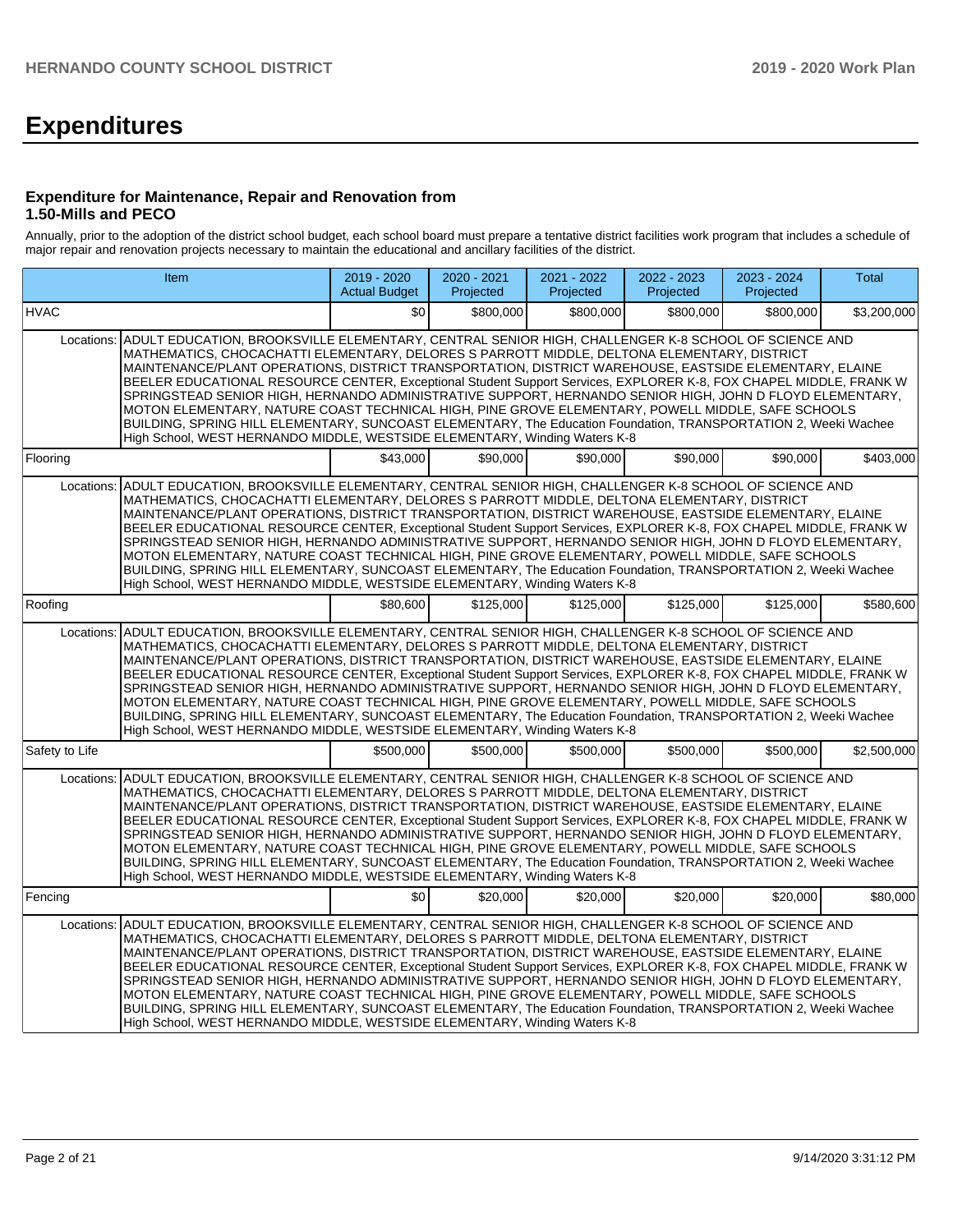| Parking                          |                                                                                                                                                                                                                                                                                                                                                                                                                                                                                                                                                                                                                                                                                                                                                                                                                                                                | \$0         | \$80,000    | \$80,000    | \$80,000    | \$80,000    | \$320,000    |
|----------------------------------|----------------------------------------------------------------------------------------------------------------------------------------------------------------------------------------------------------------------------------------------------------------------------------------------------------------------------------------------------------------------------------------------------------------------------------------------------------------------------------------------------------------------------------------------------------------------------------------------------------------------------------------------------------------------------------------------------------------------------------------------------------------------------------------------------------------------------------------------------------------|-------------|-------------|-------------|-------------|-------------|--------------|
| Locations:                       | ADULT EDUCATION, BROOKSVILLE ELEMENTARY, CENTRAL SENIOR HIGH, CHALLENGER K-8 SCHOOL OF SCIENCE AND<br>MATHEMATICS, CHOCACHATTI ELEMENTARY, DELORES S PARROTT MIDDLE, DELTONA ELEMENTARY, DISTRICT<br>MAINTENANCE/PLANT OPERATIONS, DISTRICT TRANSPORTATION, DISTRICT WAREHOUSE, EASTSIDE ELEMENTARY, ELAINE<br>BEELER EDUCATIONAL RESOURCE CENTER, Exceptional Student Support Services, EXPLORER K-8, FOX CHAPEL MIDDLE, FRANK W<br>SPRINGSTEAD SENIOR HIGH, HERNANDO ADMINISTRATIVE SUPPORT, HERNANDO SENIOR HIGH, JOHN D FLOYD ELEMENTARY,<br>MOTON ELEMENTARY, NATURE COAST TECHNICAL HIGH, PINE GROVE ELEMENTARY, POWELL MIDDLE, SAFE SCHOOLS<br>BUILDING, SPRING HILL ELEMENTARY, SUNCOAST ELEMENTARY, The Education Foundation, TRANSPORTATION 2, Weeki Wachee<br>High School, WEST HERNANDO MIDDLE, WESTSIDE ELEMENTARY, Winding Waters K-8            |             |             |             |             |             |              |
| Electrical                       |                                                                                                                                                                                                                                                                                                                                                                                                                                                                                                                                                                                                                                                                                                                                                                                                                                                                | \$0         | \$180,000   | \$180,000   | \$180,000   | \$180,000   | \$720,000    |
| Locations:                       | ADULT EDUCATION, BROOKSVILLE ELEMENTARY, CENTRAL SENIOR HIGH, CHALLENGER K-8 SCHOOL OF SCIENCE AND<br>MATHEMATICS, CHOCACHATTI ELEMENTARY, DELORES S PARROTT MIDDLE, DELTONA ELEMENTARY, DISTRICT<br>MAINTENANCE/PLANT OPERATIONS, DISTRICT TRANSPORTATION, DISTRICT WAREHOUSE, EASTSIDE ELEMENTARY, ELAINE<br>BEELER EDUCATIONAL RESOURCE CENTER, Exceptional Student Support Services, EXPLORER K-8, FOX CHAPEL MIDDLE, FRANK W<br>SPRINGSTEAD SENIOR HIGH, HERNANDO ADMINISTRATIVE SUPPORT, HERNANDO SENIOR HIGH, JOHN D FLOYD ELEMENTARY,<br>MOTON ELEMENTARY, NATURE COAST TECHNICAL HIGH, PINE GROVE ELEMENTARY, POWELL MIDDLE, SAFE SCHOOLS<br>BUILDING, SPRING HILL ELEMENTARY, SUNCOAST ELEMENTARY, The Education Foundation, TRANSPORTATION 2, Weeki Wachee<br>High School, WEST HERNANDO MIDDLE, WESTSIDE ELEMENTARY, Winding Waters K-8            |             |             |             |             |             |              |
| Fire Alarm                       |                                                                                                                                                                                                                                                                                                                                                                                                                                                                                                                                                                                                                                                                                                                                                                                                                                                                | \$0         | \$40,000    | \$40,000    | \$40,000    | \$40,000    | \$160,000    |
| Locations:                       | ADULT EDUCATION. BROOKSVILLE ELEMENTARY. CENTRAL SENIOR HIGH. CHALLENGER K-8 SCHOOL OF SCIENCE AND<br>MATHEMATICS, CHOCACHATTI ELEMENTARY, DELORES S PARROTT MIDDLE, DELTONA ELEMENTARY, DISTRICT<br>MAINTENANCE/PLANT OPERATIONS, DISTRICT TRANSPORTATION, DISTRICT WAREHOUSE, EASTSIDE ELEMENTARY, ELAINE<br>BEELER EDUCATIONAL RESOURCE CENTER, Exceptional Student Support Services, EXPLORER K-8, FOX CHAPEL MIDDLE, FRANK W<br>SPRINGSTEAD SENIOR HIGH, HERNANDO ADMINISTRATIVE SUPPORT, HERNANDO SENIOR HIGH, JOHN D FLOYD ELEMENTARY,<br>MOTON ELEMENTARY, NATURE COAST TECHNICAL HIGH, PINE GROVE ELEMENTARY, POWELL MIDDLE, SAFE SCHOOLS<br>BUILDING, SPRING HILL ELEMENTARY, SUNCOAST ELEMENTARY, The Education Foundation, TRANSPORTATION 2, Weeki Wachee<br>High School, WEST HERNANDO MIDDLE, WESTSIDE ELEMENTARY, Winding Waters K-8            |             |             |             |             |             |              |
| Telephone/Intercom System        |                                                                                                                                                                                                                                                                                                                                                                                                                                                                                                                                                                                                                                                                                                                                                                                                                                                                | \$0         | \$2,500     | \$2,500     | \$2,500     | \$2,500     | \$10,000     |
| Locations:                       | ADULT EDUCATION, BROOKSVILLE ELEMENTARY, CENTRAL SENIOR HIGH, CHALLENGER K-8 SCHOOL OF SCIENCE AND<br>MATHEMATICS, CHOCACHATTI ELEMENTARY, DELORES S PARROTT MIDDLE, DELTONA ELEMENTARY, DISTRICT<br>MAINTENANCE/PLANT OPERATIONS, DISTRICT TRANSPORTATION, DISTRICT WAREHOUSE, EASTSIDE ELEMENTARY, ELAINE<br>BEELER EDUCATIONAL RESOURCE CENTER, Exceptional Student Support Services, EXPLORER K-8, FOX CHAPEL MIDDLE, FRANK W<br>SPRINGSTEAD SENIOR HIGH, HERNANDO ADMINISTRATIVE SUPPORT, HERNANDO SENIOR HIGH, JOHN D FLOYD ELEMENTARY,<br>MOTON ELEMENTARY, NATURE COAST TECHNICAL HIGH, PINE GROVE ELEMENTARY, POWELL MIDDLE, SAFE SCHOOLS<br>BUILDING, SPRING HILL ELEMENTARY, SUNCOAST ELEMENTARY, The Education Foundation, TRANSPORTATION 2, Weeki Wachee<br>High School, WEST HERNANDO MIDDLE, WESTSIDE ELEMENTARY, Winding Waters K-8            |             |             |             |             |             |              |
| <b>Closed Circuit Television</b> |                                                                                                                                                                                                                                                                                                                                                                                                                                                                                                                                                                                                                                                                                                                                                                                                                                                                | \$0         | \$0         | \$0         | \$0         | \$0         | \$0          |
|                                  | Locations: No Locations for this expenditure.                                                                                                                                                                                                                                                                                                                                                                                                                                                                                                                                                                                                                                                                                                                                                                                                                  |             |             |             |             |             |              |
| Paint                            |                                                                                                                                                                                                                                                                                                                                                                                                                                                                                                                                                                                                                                                                                                                                                                                                                                                                | \$0         | \$45,000    | \$45,000    | \$45,000    | \$45,000    | \$180,000    |
|                                  | Locations: ADULT EDUCATION, BROOKSVILLE ELEMENTARY, CENTRAL SENIOR HIGH, CHALLENGER K-8 SCHOOL OF SCIENCE AND<br>MATHEMATICS, CHOCACHATTI ELEMENTARY, DELORES S PARROTT MIDDLE, DELTONA ELEMENTARY, DISTRICT<br>MAINTENANCE/PLANT OPERATIONS, DISTRICT TRANSPORTATION, DISTRICT WAREHOUSE, EASTSIDE ELEMENTARY, ELAINE<br>BEELER EDUCATIONAL RESOURCE CENTER, Exceptional Student Support Services, EXPLORER K-8, FOX CHAPEL MIDDLE, FRANK W<br>SPRINGSTEAD SENIOR HIGH, HERNANDO ADMINISTRATIVE SUPPORT, HERNANDO SENIOR HIGH, JOHN D FLOYD ELEMENTARY,<br>MOTON ELEMENTARY, NATURE COAST TECHNICAL HIGH, PINE GROVE ELEMENTARY, POWELL MIDDLE, SAFE SCHOOLS<br>BUILDING, SPRING HILL ELEMENTARY, SUNCOAST ELEMENTARY, The Education Foundation, TRANSPORTATION 2, Weeki Wachee<br>High School, WEST HERNANDO MIDDLE, WESTSIDE ELEMENTARY, Winding Waters K-8 |             |             |             |             |             |              |
| Maintenance/Repair               |                                                                                                                                                                                                                                                                                                                                                                                                                                                                                                                                                                                                                                                                                                                                                                                                                                                                | \$411,225   | \$400,000   | \$450,000   | \$500,000   | \$550,000   | \$2,311,225  |
|                                  | Locations: ADULT EDUCATION, BROOKSVILLE ELEMENTARY, CENTRAL SENIOR HIGH, CHALLENGER K-8 SCHOOL OF SCIENCE AND<br>MATHEMATICS, CHOCACHATTI ELEMENTARY, DELORES S PARROTT MIDDLE, DELTONA ELEMENTARY, DISTRICT<br>MAINTENANCE/PLANT OPERATIONS, DISTRICT TRANSPORTATION, DISTRICT WAREHOUSE, EASTSIDE ELEMENTARY, ELAINE<br>BEELER EDUCATIONAL RESOURCE CENTER, Exceptional Student Support Services, EXPLORER K-8, FOX CHAPEL MIDDLE, FRANK W<br>SPRINGSTEAD SENIOR HIGH, HERNANDO ADMINISTRATIVE SUPPORT, HERNANDO SENIOR HIGH, JOHN D FLOYD ELEMENTARY,<br>MOTON ELEMENTARY, NATURE COAST TECHNICAL HIGH, PINE GROVE ELEMENTARY, POWELL MIDDLE, SAFE SCHOOLS<br>BUILDING, SPRING HILL ELEMENTARY, SUNCOAST ELEMENTARY, The Education Foundation, TRANSPORTATION 2, Weeki Wachee<br>High School, WEST HERNANDO MIDDLE, WESTSIDE ELEMENTARY, Winding Waters K-8 |             |             |             |             |             |              |
|                                  | Sub Total:                                                                                                                                                                                                                                                                                                                                                                                                                                                                                                                                                                                                                                                                                                                                                                                                                                                     | \$1,034,825 | \$2,282,500 | \$2,332,500 | \$2,382,500 | \$2,432,500 | \$10,464,825 |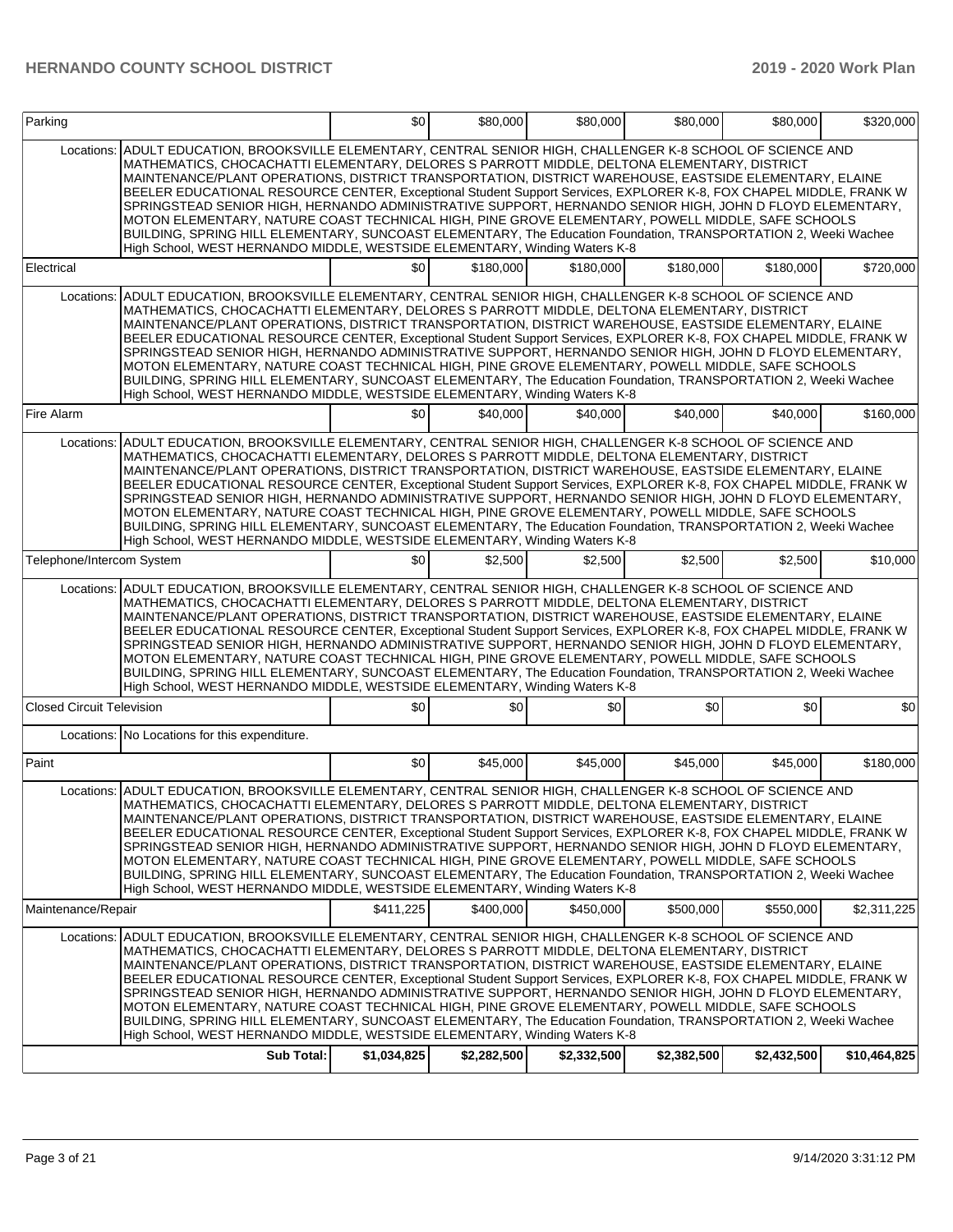| PECO Maintenance Expenditures | \$0         | ا 30        | ሶሳ<br>w     | ¢∩<br>υU    | \$0 <sub>1</sub> | \$0          |
|-------------------------------|-------------|-------------|-------------|-------------|------------------|--------------|
| l.50 Mill Sub Total: I        | \$1,034,825 | \$2,876,500 | \$2,826,500 | \$2,876,500 | \$2,826,500      | \$12,440,825 |

| Other Items                                                                                                                                                                                                                                                                                                                                                                                                                                                                                                                                                                                                                                                                                                                                                                                                                                                   | 2019 - 2020<br><b>Actual Budget</b>                                                                                                                                                                                                                                                                                                                                                                                                                                                                                                                      | 2020 - 2021<br>Projected | $2021 - 2022$<br>Projected | 2022 - 2023<br>Projected | 2023 - 2024<br>Projected | <b>Total</b> |  |  |  |
|---------------------------------------------------------------------------------------------------------------------------------------------------------------------------------------------------------------------------------------------------------------------------------------------------------------------------------------------------------------------------------------------------------------------------------------------------------------------------------------------------------------------------------------------------------------------------------------------------------------------------------------------------------------------------------------------------------------------------------------------------------------------------------------------------------------------------------------------------------------|----------------------------------------------------------------------------------------------------------------------------------------------------------------------------------------------------------------------------------------------------------------------------------------------------------------------------------------------------------------------------------------------------------------------------------------------------------------------------------------------------------------------------------------------------------|--------------------------|----------------------------|--------------------------|--------------------------|--------------|--|--|--|
| Portable Removal                                                                                                                                                                                                                                                                                                                                                                                                                                                                                                                                                                                                                                                                                                                                                                                                                                              | \$0                                                                                                                                                                                                                                                                                                                                                                                                                                                                                                                                                      | \$44,000                 | \$44,000                   | \$44.000                 | \$44,000                 | \$176,000    |  |  |  |
| Locations BROOKSVILLE ELEMENTARY. CENTRAL SENIOR HIGH. DELTONA ELEMENTARY. EASTSIDE ELEMENTARY. FRANK W<br>SPRINGSTEAD SENIOR HIGH, JOHN D FLOYD ELEMENTARY, SPRING HILL ELEMENTARY, WESTSIDE ELEMENTARY                                                                                                                                                                                                                                                                                                                                                                                                                                                                                                                                                                                                                                                      |                                                                                                                                                                                                                                                                                                                                                                                                                                                                                                                                                          |                          |                            |                          |                          |              |  |  |  |
| <b>Indoor Air Quality</b>                                                                                                                                                                                                                                                                                                                                                                                                                                                                                                                                                                                                                                                                                                                                                                                                                                     | \$0 <sub>1</sub>                                                                                                                                                                                                                                                                                                                                                                                                                                                                                                                                         | \$200,000                | \$200,000                  | \$200,000                | \$200.000                | \$800,000    |  |  |  |
| Locations ADULT EDUCATION, BROOKSVILLE ELEMENTARY, CENTRAL SENIOR HIGH, CHALLENGER K-8 SCHOOL OF SCIENCE AND<br>MATHEMATICS, CHOCACHATTI ELEMENTARY, DELORES S PARROTT MIDDLE, DELTONA ELEMENTARY, DISTRICT<br>MAINTENANCE/PLANT OPERATIONS, DISTRICT TRANSPORTATION, DISTRICT WAREHOUSE, EASTSIDE ELEMENTARY, ELAINE<br>BEELER EDUCATIONAL RESOURCE CENTER, Exceptional Student Support Services, EXPLORER K-8, FOX CHAPEL MIDDLE, FRANK<br>W SPRINGSTEAD SENIOR HIGH, HERNANDO ADMINISTRATIVE SUPPORT, HERNANDO SENIOR HIGH, JOHN D FLOYD<br>ELEMENTARY, MOTON ELEMENTARY, NATURE COAST TECHNICAL HIGH, PINE GROVE ELEMENTARY, POWELL MIDDLE, SAFE<br>SCHOOLS BUILDING, SPRING HILL ELEMENTARY, SUNCOAST ELEMENTARY, The Education Foundation, TRANSPORTATION 2,<br>Weeki Wachee High School, WEST HERNANDO MIDDLE, WESTSIDE ELEMENTARY, Winding Waters K-8 |                                                                                                                                                                                                                                                                                                                                                                                                                                                                                                                                                          |                          |                            |                          |                          |              |  |  |  |
| Athletics/Playgrounds                                                                                                                                                                                                                                                                                                                                                                                                                                                                                                                                                                                                                                                                                                                                                                                                                                         | \$0 <sub>1</sub>                                                                                                                                                                                                                                                                                                                                                                                                                                                                                                                                         | \$100,000                | \$50,000                   | \$100,000                | \$50,000                 | \$300,000    |  |  |  |
| WESTSIDE ELEMENTARY, Winding Waters K-8                                                                                                                                                                                                                                                                                                                                                                                                                                                                                                                                                                                                                                                                                                                                                                                                                       | Locations BROOKSVILLE ELEMENTARY, CENTRAL SENIOR HIGH, CHALLENGER K-8 SCHOOL OF SCIENCE AND MATHEMATICS,<br>CHOCACHATTI ELEMENTARY, DELORES S PARROTT MIDDLE, DELTONA ELEMENTARY, EASTSIDE ELEMENTARY, Exceptional<br>Student Support Services, EXPLORER K-8, FOX CHAPEL MIDDLE, FRANK W SPRINGSTEAD SENIOR HIGH, HERNANDO SENIOR<br>HIGH, JOHN D FLOYD ELEMENTARY, MOTON ELEMENTARY, NATURE COAST TECHNICAL HIGH, PINE GROVE ELEMENTARY,<br>POWELL MIDDLE, SPRING HILL ELEMENTARY, SUNCOAST ELEMENTARY, Weeki Wachee High School, WEST HERNANDO MIDDLE, |                          |                            |                          |                          |              |  |  |  |
| Site improvements and drainage issues                                                                                                                                                                                                                                                                                                                                                                                                                                                                                                                                                                                                                                                                                                                                                                                                                         | \$0                                                                                                                                                                                                                                                                                                                                                                                                                                                                                                                                                      | \$250,000                | \$200,000                  | \$150,000                | \$100,000                | \$700,000    |  |  |  |
| Locations ADULT EDUCATION, BROOKSVILLE ELEMENTARY, CENTRAL SENIOR HIGH, CHALLENGER K-8 SCHOOL OF SCIENCE AND<br>MATHEMATICS, CHOCACHATTI ELEMENTARY, DELORES S PARROTT MIDDLE, DELTONA ELEMENTARY, DISTRICT<br>MAINTENANCE/PLANT OPERATIONS, DISTRICT TRANSPORTATION, DISTRICT WAREHOUSE, EASTSIDE ELEMENTARY, ELAINE<br>BEELER EDUCATIONAL RESOURCE CENTER, Exceptional Student Support Services, EXPLORER K-8, FOX CHAPEL MIDDLE, FRANK<br>W SPRINGSTEAD SENIOR HIGH, HERNANDO ADMINISTRATIVE SUPPORT, HERNANDO SENIOR HIGH, JOHN D FLOYD<br>ELEMENTARY, MOTON ELEMENTARY, NATURE COAST TECHNICAL HIGH, PINE GROVE ELEMENTARY, POWELL MIDDLE, SAFE<br>SCHOOLS BUILDING, SPRING HILL ELEMENTARY, SUNCOAST ELEMENTARY, The Education Foundation, TRANSPORTATION 2,<br>Weeki Wachee High School, WEST HERNANDO MIDDLE, WESTSIDE ELEMENTARY, Winding Waters K-8 |                                                                                                                                                                                                                                                                                                                                                                                                                                                                                                                                                          |                          |                            |                          |                          |              |  |  |  |
| Total:                                                                                                                                                                                                                                                                                                                                                                                                                                                                                                                                                                                                                                                                                                                                                                                                                                                        | \$1,034,825                                                                                                                                                                                                                                                                                                                                                                                                                                                                                                                                              | \$2,876,500              | \$2,826,500                | \$2,876,500              | \$2,826,500              | \$12,440,825 |  |  |  |

### **Local 1.50 Mill Expenditure For Maintenance, Repair and Renovation**

Anticipated expenditures expected from local funding sources over the years covered by the current work plan.

| Item                                      | $2019 - 2020$<br><b>Actual Budget</b> | 2020 - 2021<br>Projected | 2021 - 2022<br>Projected | 2022 - 2023<br>Projected | 2023 - 2024<br>Projected | Total        |
|-------------------------------------------|---------------------------------------|--------------------------|--------------------------|--------------------------|--------------------------|--------------|
| Remaining Maint and Repair from 1.5 Mills | \$1,034,825                           | \$2,876,500              | \$2,826,500              | \$2,876,500              | \$2,826,500              | \$12,440,825 |
| Maintenance/Repair Salaries               | \$387,400                             | \$406,770                | \$427,109                | \$448,464                | \$470,887                | \$2,140,630  |
| School Bus Purchases                      | \$800,000                             | \$800,000                | \$800,000                | \$0                      | \$0                      | \$2,400,000  |
| <b>Other Vehicle Purchases</b>            | \$200,000                             | \$200,000                | \$200,000                | \$0                      | \$0                      | \$600,000    |
| Capital Outlay Equipment                  | \$1,589,852                           | \$1,200,000              | \$1,200,000              | \$1,200,000              | \$1,200,000              | \$6,389,852  |
| Rent/Lease Payments                       | \$0                                   | \$0                      | \$0                      | \$0                      | \$0                      | \$0          |
| ICOP Debt Service                         | \$8,247,914                           | \$9,485,101              | \$9,200,548              | \$8,924,532              | \$8,656,796              | \$44,514,891 |
| Rent/Lease Relocatables                   | \$0                                   | \$0                      | \$300,000                | \$0                      | \$0                      | \$300,000    |
| <b>Environmental Problems</b>             | \$0 <sub>1</sub>                      | \$0                      | <b>\$0</b>               | \$0                      | \$0                      | \$0          |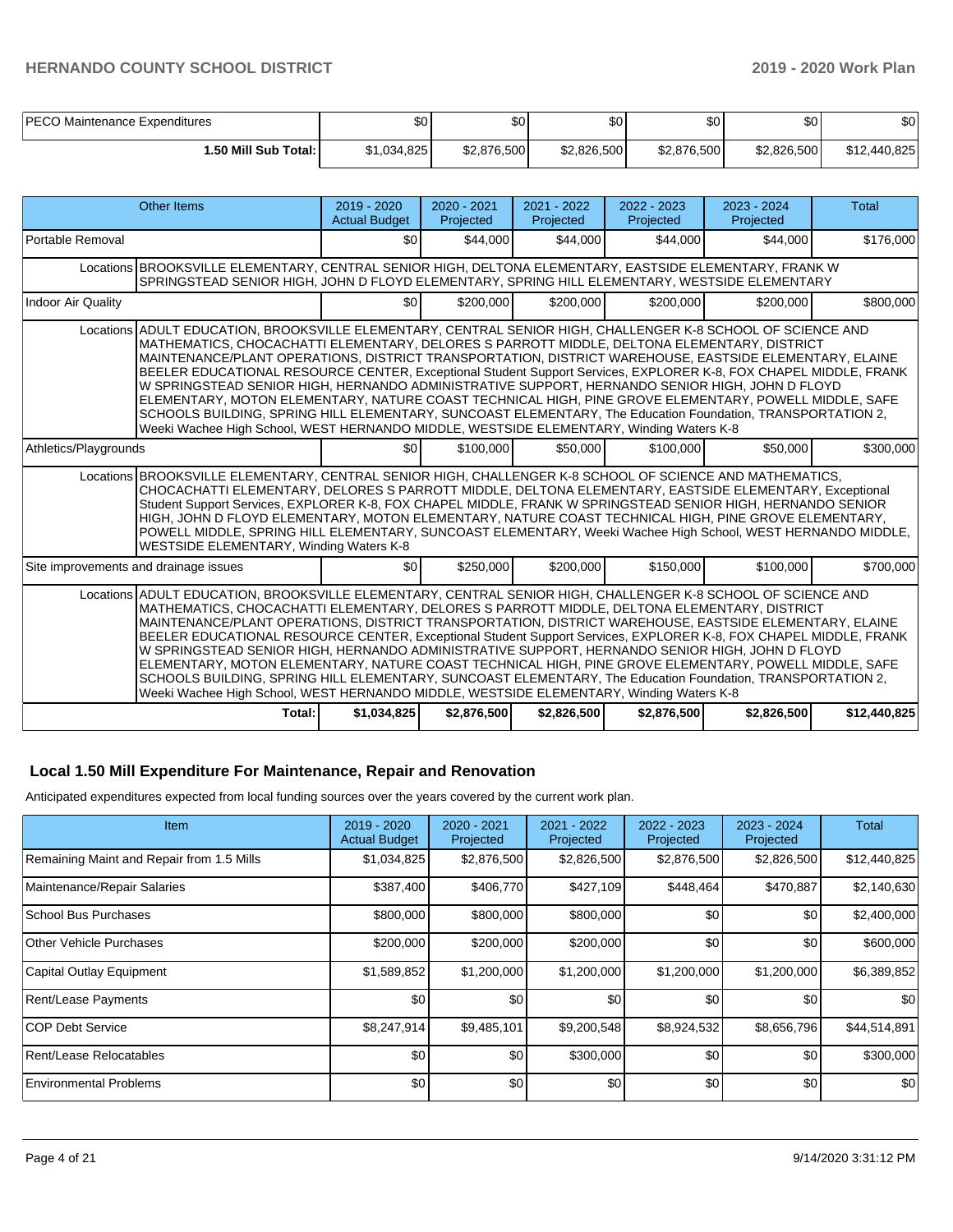| ls.1011.14 Debt Service                                      | \$0          | \$0          | \$0              | \$0          | \$0              | \$0          |
|--------------------------------------------------------------|--------------|--------------|------------------|--------------|------------------|--------------|
| Special Facilities Construction Account                      | \$0          | \$0          | \$0              | \$0          | \$0              | \$0          |
| Premiums for Property Casualty Insurance - 1011.71<br>(4a,b) | \$945,066    | \$992,319    | \$1,041,935      | \$1,094,032  | \$1,148,734      | \$5,222,086  |
| Qualified School Construction Bonds (QSCB)                   | \$0          | \$0          | \$0              | \$0          | \$0              | \$0          |
| Qualified Zone Academy Bonds (QZAB)                          | \$0          | \$0          | \$0 <sub>1</sub> | \$0          | \$0              | \$0          |
| Technology                                                   | \$1,069,444  | \$100,000    | \$100,000        | \$100,000    | \$0 <sub>1</sub> | \$1,369,444  |
| Local Expenditure Totals:                                    | \$14,274,501 | \$16,060,690 | \$16,096,092     | \$14,643,528 | \$14,302,917     | \$75,377,728 |

## **Revenue**

## **1.50 Mill Revenue Source**

Schedule of Estimated Capital Outlay Revenue from each currently approved source which is estimated to be available for expenditures on the projects included in the tentative district facilities work program. All amounts are NET after considering carryover balances, interest earned, new COP's, 1011.14 and 1011.15 loans, etc. Districts cannot use 1.5-Mill funds for salaries except for those explicitly associated with maintenance/repair projects. (1011.71 (5), F.S.)

| Item                                                                                | Fund | 2019 - 2020<br><b>Actual Value</b> | 2020 - 2021<br>Projected | 2021 - 2022<br>Projected | 2022 - 2023<br>Projected | $2023 - 2024$<br>Projected | Total            |
|-------------------------------------------------------------------------------------|------|------------------------------------|--------------------------|--------------------------|--------------------------|----------------------------|------------------|
| $(1)$ Non-exempt property<br>lassessed valuation                                    |      | \$10,559,057,182                   | \$11,576,685,284         | \$12,100,777,441         | \$12,713,724,927         | \$13,340,698,611           | \$60,290,943,445 |
| (2) The Millage projected for<br>discretionary capital outlay per<br>ls.1011.71     |      | 1.50                               | 1.50                     | 1.50                     | 1.50                     | 1.50                       |                  |
| $(3)$ Full value of the 1.50-Mill<br>discretionary capital outlay per<br>ls.1011.71 |      | \$17,739,216                       | \$19,448,831             | \$20,329,306             | \$21,359,058             | \$22,412,374               | \$101,288,785    |
| $(4)$ Value of the portion of the 1.50<br>-Mill ACTUALLY levied                     | 370  | \$15,205,042                       | \$16,670,427             | \$17,425,120             | \$18,307,764             | \$19,210,606               | \$86,818,959     |
| $(5)$ Difference of lines $(3)$ and $(4)$                                           |      | \$2,534,174                        | \$2,778,404              | \$2,904,186              | \$3,051,294              | \$3,201,768                | \$14,469,826     |

## **PECO Revenue Source**

The figure in the row designated "PECO Maintenance" will be subtracted from funds available for new construction because PECO maintenance dollars cannot be used for new construction.

| Item                                 | Fund | 2019 - 2020<br><b>Actual Budget</b> | 2020 - 2021<br>Projected | 2021 - 2022<br>Projected | $2022 - 2023$<br>Projected | 2023 - 2024<br>Projected | Total            |
|--------------------------------------|------|-------------------------------------|--------------------------|--------------------------|----------------------------|--------------------------|------------------|
| <b>PECO New Construction</b>         | 340  | \$0                                 | \$0                      | \$0                      | \$0                        | \$0                      | \$0 <sub>1</sub> |
| <b>PECO Maintenance Expenditures</b> |      | \$0                                 | \$0                      | \$0                      | \$0                        | \$0                      | \$0 <sub>1</sub> |
|                                      |      | \$0                                 | \$٥١                     | \$0                      | \$0                        | \$0                      | \$0              |

## **CO & DS Revenue Source**

Revenue from Capital Outlay and Debt Service funds.

| Item                                      | Fund | $2019 - 2020$<br><b>Actual Budget</b> | 2020 - 2021<br>Projected | 2021 - 2022<br>Projected | 2022 - 2023<br>Projected | 2023 - 2024<br>Projected | Total       |
|-------------------------------------------|------|---------------------------------------|--------------------------|--------------------------|--------------------------|--------------------------|-------------|
| ICO & DS Cash Flow-through<br>Distributed | 360  | \$581,360                             | \$581.360                | \$581,360                | \$581.360                | \$581.360                | \$2.906.800 |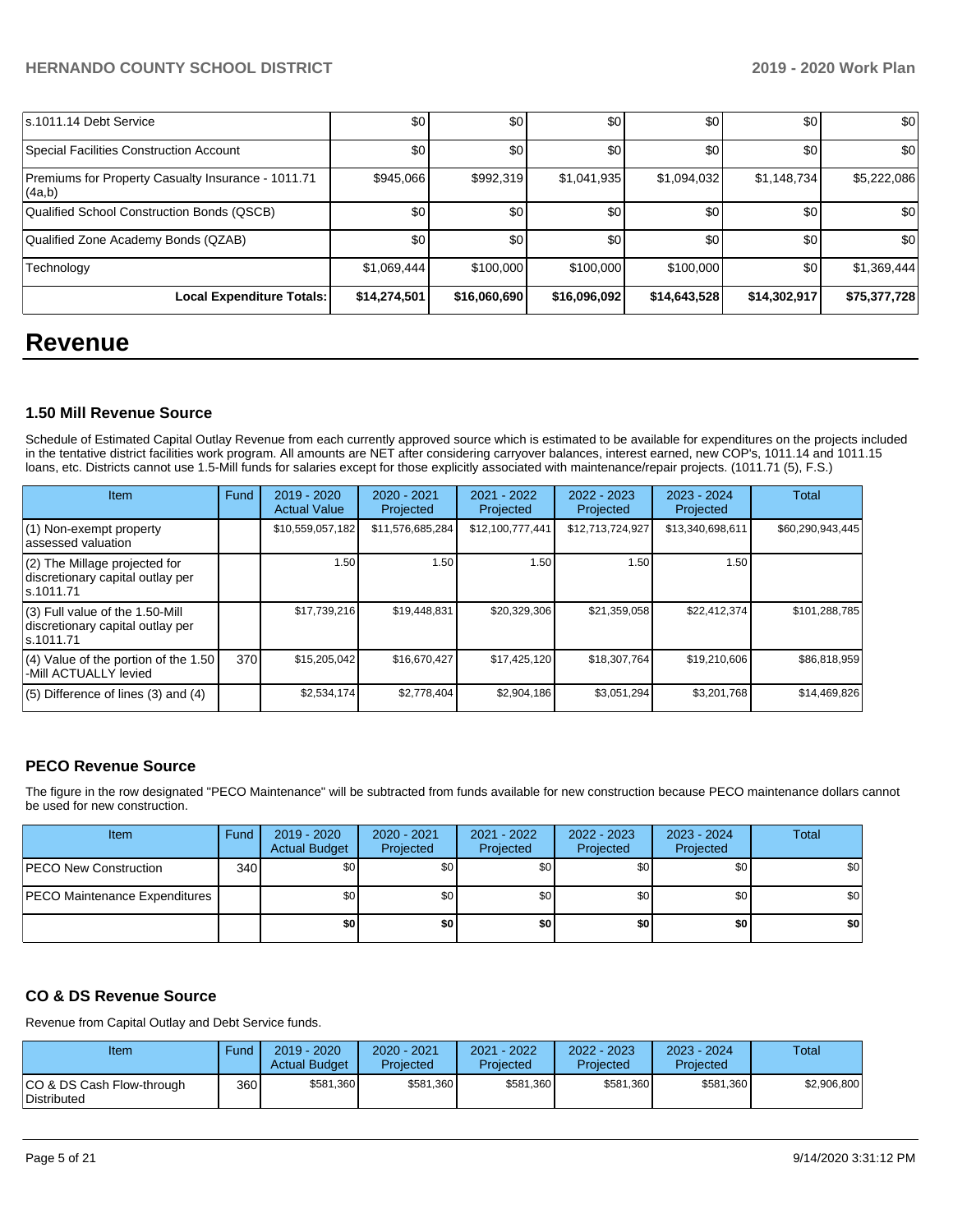No

| ICO & DS Interest on<br>Undistributed CO | 360 | \$15,708  | \$15,708  | \$15,708  | \$15,708  | \$15,708  | \$78,540    |
|------------------------------------------|-----|-----------|-----------|-----------|-----------|-----------|-------------|
|                                          |     | \$597,068 | \$597,068 | \$597,068 | \$597,068 | \$597,068 | \$2,985,340 |

### **Fair Share Revenue Source**

All legally binding commitments for proportionate fair-share mitigation for impacts on public school facilities must be included in the 5-year district work program.

| <b>Item</b>                                                                                                                                              | $2019 - 2020$<br><b>Actual Budget</b> | 2020 - 2021<br>Projected | 2021 - 2022<br>Projected | 2022 - 2023<br>Projected | $2023 - 2024$<br>Projected | Total        |
|----------------------------------------------------------------------------------------------------------------------------------------------------------|---------------------------------------|--------------------------|--------------------------|--------------------------|----------------------------|--------------|
| Brooksville Elementary Addition (56<br>student stations) - Quarry Preserve DRI<br>School Planning Agreement - will be re-<br>Itested at conditional plat | \$0 <sub>1</sub>                      | \$0                      | \$0                      | \$0                      | \$10,529,770               | \$10,529,770 |
|                                                                                                                                                          | \$0                                   | \$0                      | \$0                      | \$0                      | \$10,529,770               | \$10,529,770 |

### **Sales Surtax Referendum**

Specific information about any referendum for a 1-cent or ½-cent surtax referendum during the previous year.

**Did the school district hold a surtax referendum during the past fiscal year 2018 - 2019?**

### **Additional Revenue Source**

Any additional revenue sources

| Item                                                                                                   | 2019 - 2020<br><b>Actual Value</b> | 2020 - 2021<br>Projected | 2021 - 2022<br>Projected | 2022 - 2023<br>Projected | $2023 - 2024$<br>Projected | <b>Total</b> |
|--------------------------------------------------------------------------------------------------------|------------------------------------|--------------------------|--------------------------|--------------------------|----------------------------|--------------|
| Proceeds from a s.1011.14/15 F.S. Loans                                                                | \$0                                | \$0                      | \$0                      | \$0                      | \$0                        | \$0          |
| District Bonds - Voted local bond<br>referendum proceeds per s.9, Art VII<br><b>State Constitution</b> | \$0                                | \$0                      | \$0                      | \$0                      | \$0                        | \$0          |
| Proceeds from Special Act Bonds                                                                        | \$316,966                          | \$487,181                | \$748,804                | \$1,150,922              | \$1,768,982                | \$4,472,855  |
| Estimated Revenue from CO & DS Bond<br>Sale                                                            | \$0                                | \$0                      | \$0                      | \$0                      | \$0                        | \$0          |
| Proceeds from Voted Capital<br>Improvements millage                                                    | \$0                                | \$0                      | \$0                      | \$0                      | \$0                        | \$0          |
| Other Revenue for Other Capital Projects                                                               | \$0                                | \$0                      | \$0                      | \$0                      | \$0                        | \$0          |
| Proceeds from 1/2 cent sales surtax<br>authorized by school board                                      | \$10,300,000                       | \$10,300,000             | \$10,300,000             | \$10,300,000             | \$10,300,000               | \$51,500,000 |
| Proceeds from local governmental<br>infrastructure sales surtax                                        | \$0                                | \$0                      | \$0                      | \$0                      | \$0                        | \$0          |
| Proceeds from Certificates of<br>Participation (COP's) Sale                                            | \$0                                | \$0                      | \$0                      | \$0                      | \$0                        | \$0          |
| Classrooms First Bond proceeds amount<br>authorized in FY 1997-98                                      | \$0                                | \$0                      | \$0                      | \$0                      | \$0                        | \$0          |
| <b>Classrooms for Kids</b>                                                                             | \$0                                | \$0                      | \$0                      | \$0                      | \$0                        | \$0          |
| <b>District Equity Recognition</b>                                                                     | \$0                                | \$0                      | \$0                      | \$0                      | \$0                        | \$0          |
| <b>Federal Grants</b>                                                                                  | \$0                                | \$0                      | \$0                      | \$0                      | \$0                        | \$0          |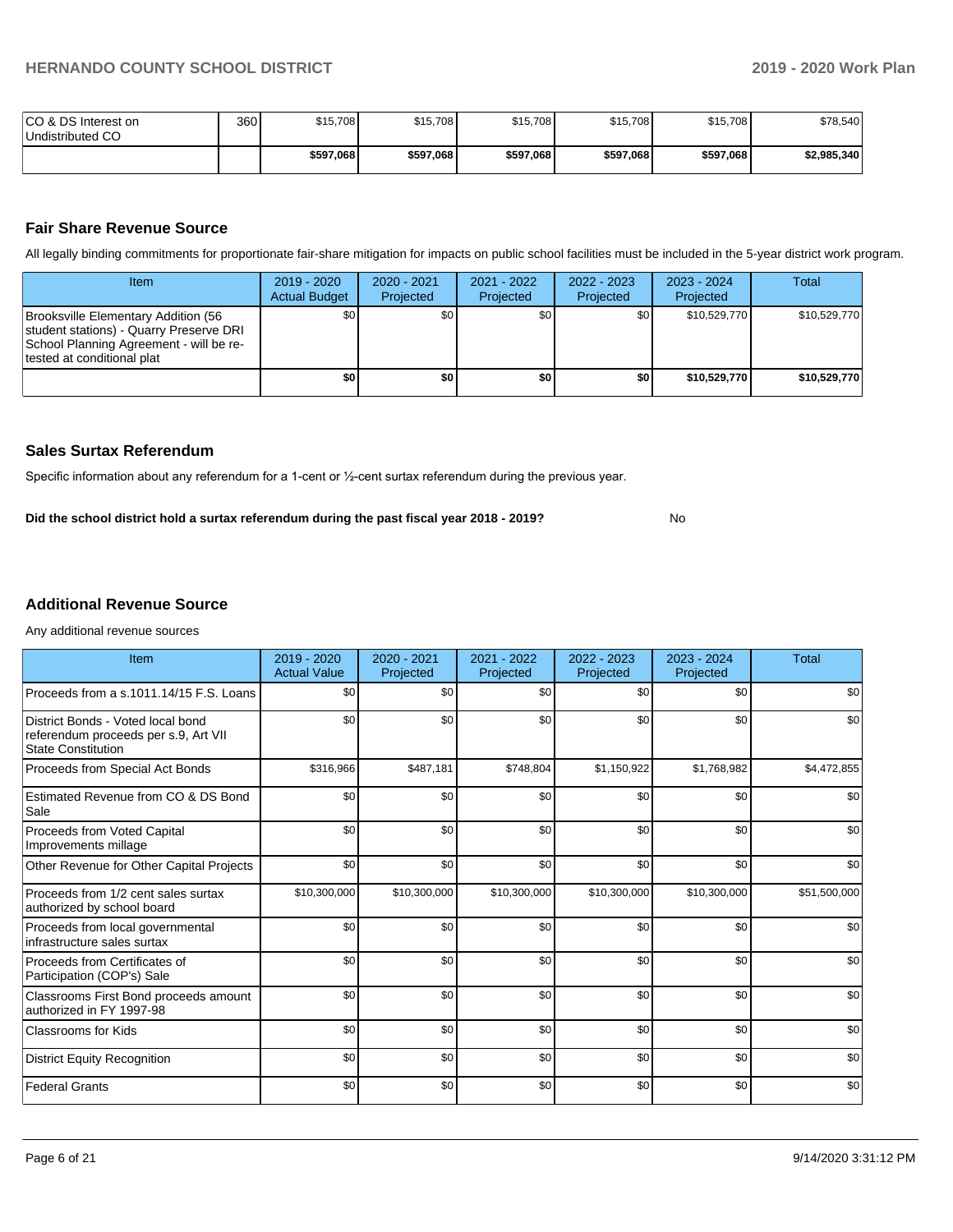| Proportionate share mitigation (actual<br>cash revenue only, not in kind donations)                                       | \$0          | \$0          | \$0          | \$0          | \$0          | \$0           |
|---------------------------------------------------------------------------------------------------------------------------|--------------|--------------|--------------|--------------|--------------|---------------|
| Impact fees received                                                                                                      | \$1,200,000  | \$1,350,000  | \$1,500,000  | \$1,650,000  | \$1,800,000  | \$7,500,000   |
| Private donations                                                                                                         | \$0          | \$0          | \$0          | \$0          | \$0          | \$0           |
| Grants from local governments or not-for-<br>profit organizations                                                         | \$0          | \$0          | \$0          | \$0          | \$0          | \$0           |
| Interest, Including Profit On Investment                                                                                  | \$50,000     | \$50,000     | \$50,000     | \$50,000     | \$50,000     | \$250,000     |
| Revenue from Bonds pledging proceeds<br>from 1 cent or 1/2 cent Sales Surtax                                              | \$0          | \$0          | \$0          | \$0          | \$0          | \$0           |
| <b>Total Fund Balance Carried Forward</b>                                                                                 | \$15,311,903 | \$11,024,570 | \$7,937,691  | \$5,715,137  | \$4,114,899  | \$44,104,200  |
| General Capital Outlay Obligated Fund<br><b>Balance Carried Forward From Total</b><br><b>Fund Balance Carried Forward</b> | \$0          | \$0          | \$0          | \$0          | \$0          | \$0           |
| <b>Special Facilities Construction Account</b>                                                                            | \$0          | \$0          | \$0          | \$0          | \$0          | \$0           |
| One Cent - 1/2 Cent Sales Surtax Debt<br>Service From Total Fund Balance Carried<br>Forward                               | \$0          | \$0          | \$0          | \$0          | \$0          | \$0           |
| Capital Outlay Projects Funds Balance<br>Carried Forward From Total Fund<br><b>Balance Carried Forward</b>                | \$0          | \$0          | \$0          | \$0          | \$0          | \$0           |
| <b>Subtotal</b>                                                                                                           | \$27,178,869 | \$23,211,751 | \$20,536,495 | \$18,866,059 | \$18,033,881 | \$107,827,055 |

## **Total Revenue Summary**

| <b>Item Name</b>                                              | $2019 - 2020$<br><b>Budget</b> | 2020 - 2021<br>Projected | 2021 - 2022<br>Projected | $2022 - 2023$<br>Projected | 2023 - 2024<br>Projected | <b>Five Year Total</b> |
|---------------------------------------------------------------|--------------------------------|--------------------------|--------------------------|----------------------------|--------------------------|------------------------|
| Local 1.5 Mill Discretionary Capital Outlay<br><b>Revenue</b> | \$15,205,042                   | \$16,670,427             | \$17,425,120             | \$18,307.764               | \$19,210,606             | \$86,818,959           |
| PECO and 1.5 Mill Maint and Other 1.5<br>Mill Expenditures    | (\$14,274,501)                 | (\$16,060,690)           | (S16,096,092)            | (S14, 643, 528)            | (\$14,302,917)           | $(\$75,377,728)$       |
| <b>IPECO Maintenance Revenue</b>                              | \$0                            | \$0                      | \$0                      | \$0                        | \$0                      | \$0                    |
| Available 1.50 Mill for New<br>  Construction                 | \$930.541                      | \$609.737                | \$1.329.028              | \$3,664,236                | \$4.907.689              | \$11,441,231           |

| <b>Item Name</b>                     | 2019 - 2020<br><b>Budget</b> | 2020 - 2021<br>Projected | 2021 - 2022<br>Projected | 2022 - 2023<br>Projected | 2023 - 2024<br>Projected | <b>Five Year Total</b> |
|--------------------------------------|------------------------------|--------------------------|--------------------------|--------------------------|--------------------------|------------------------|
| ICO & DS Revenue                     | \$597,068                    | \$597,068                | \$597,068                | \$597,068                | \$597,068                | \$2,985,340            |
| <b>PECO New Construction Revenue</b> | \$0                          | \$0                      | \$0                      | \$0                      | \$0                      | \$0                    |
| Other/Additional Revenue             | \$27,178,869                 | \$23,211,751             | \$20,536,495             | \$18,866,059             | \$28,563,651             | \$118,356,825          |
| <b>Total Additional Revenue</b>      | \$27,775,937                 | \$23,808,819             | \$21,133,563             | \$19,463,127             | \$29,160,719             | \$121,342,165          |
| <b>Total Available Revenue</b>       | \$28,706,478                 | \$24,418,556             | \$22,462,591             | \$23,127,363             | \$34,068,408             | \$132,783,396          |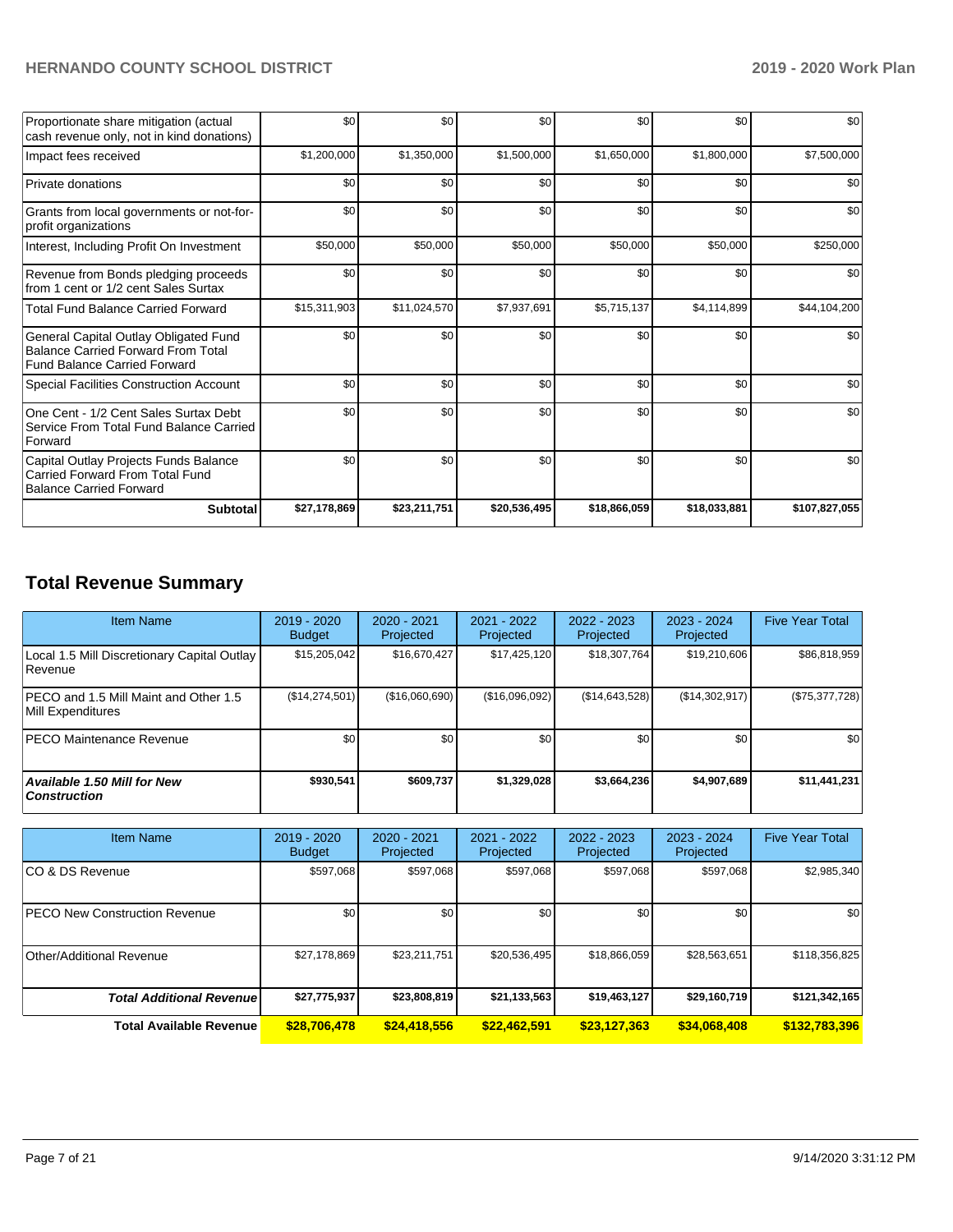# **Project Schedules**

## **Capacity Project Schedules**

A schedule of capital outlay projects necessary to ensure the availability of satisfactory classrooms for the projected student enrollment in K-12 programs.

| <b>Project Description</b> | Location                                |                          | 2019 - 2020 | 2020 - 2021 | 2021 - 2022 | 2022 - 2023  | 2023 - 2024 | <b>Total</b>   | Funded |
|----------------------------|-----------------------------------------|--------------------------|-------------|-------------|-------------|--------------|-------------|----------------|--------|
| <b>Classroom Addition</b>  | <b>BROOKSVILLE</b><br><b>ELEMENTARY</b> | Planned<br>Cost:         | \$0         | \$0         | \$0         | \$0          | \$1,600,000 | \$1,600,000 No |        |
|                            |                                         | <b>Student Stations:</b> | $\pmb{0}$   | $\pmb{0}$   | $\pmb{0}$   | 0            | 56          | 56             |        |
|                            |                                         | <b>Total Classrooms:</b> | 0           | 0           | 0           | 0            | 3           | 3              |        |
|                            |                                         | Gross Sq Ft:             | 0           | 0           | 0           | 0            | 3,200       | 3,200          |        |
| Classroom Addition         | JOHN D FLOYD<br><b>ELEMENTARY</b>       | Planned<br>Cost:         | \$0         | \$0         | \$0         | \$6,319,104  | \$0         | \$6,319,104 No |        |
|                            |                                         | <b>Student Stations:</b> | $\pmb{0}$   | 0           | 0           | 352          | 0           | 352            |        |
|                            |                                         | <b>Total Classrooms:</b> | 0           | 0           | 0           | 16           | 0           | 16             |        |
|                            |                                         | Gross Sq Ft:             | $\pmb{0}$   | 0           | $\pmb{0}$   | 16,640       | 0           | 16,640         |        |
| <b>Classroom Addition</b>  | <b>WESTSIDE</b><br><b>ELEMENTARY</b>    | Planned<br>Cost:         | \$0         | \$0         | \$0         | \$6,319,104  | \$0         | \$6,319,104 No |        |
|                            |                                         | <b>Student Stations:</b> | 0           | $\mathbf 0$ | $\mathbf 0$ | 352          | 0           | 352            |        |
|                            |                                         | <b>Total Classrooms:</b> | 0           | 0           | 0           | 16           | 0           | 16             |        |
|                            |                                         | Gross Sq Ft:             | $\mathbf 0$ | $\pmb{0}$   | $\mathbf 0$ | 16,640       | $\pmb{0}$   | 16,640         |        |
|                            |                                         | <b>Planned Cost:</b>     | \$0         | \$0         | \$0         | \$12,638,208 | \$1,600,000 | \$14,238,208   |        |
|                            |                                         | <b>Student Stations:</b> | 0           | 0           | 0           | 704          | 56          | 760            |        |
|                            |                                         | <b>Total Classrooms:</b> | $\pmb{0}$   | 0           | 0           | 32           | 3           | 35             |        |
|                            |                                         | Gross Sq Ft:             | $\pmb{0}$   | 0           | $\pmb{0}$   | 33,280       | 3,200       | 36,480         |        |

## **Other Project Schedules**

| Major renovations, remodeling, and additions of capital outlay projects that<br>Location Project Description |                                          | <b>Actual Budget</b> | t do not add capa<br>Projected | city to schools.<br>Projected | 2022 - 2023<br>Projected | $2023 - 2024$<br>Projected | <b>Total</b>   | Funded |
|--------------------------------------------------------------------------------------------------------------|------------------------------------------|----------------------|--------------------------------|-------------------------------|--------------------------|----------------------------|----------------|--------|
| Flooring replacement                                                                                         | CENTRAL SENIOR HIGH                      | \$0                  | \$497,200                      | \$0                           | \$0                      | \$0                        | \$497,200 No   |        |
| Exterior lighting (buildings and<br>site, Phases $1, 2, 8, 3$                                                | <b>ICENTRAL SENIOR HIGH</b>              | \$207,000            | \$0                            | \$0                           | \$0                      | \$0                        | \$207,000 Yes  |        |
| HVAC Replacement                                                                                             | <b>IBROOKSVILLE</b><br><b>ELEMENTARY</b> | \$0                  | \$0                            | \$1,425,000                   | \$1,425,000              | \$0                        | \$2,850,000 No |        |
| Resurface Tennis Courts                                                                                      | CENTRAL SENIOR HIGH                      | \$24,000             | \$0                            | \$0 <sub>1</sub>              | \$0                      | \$0                        | \$24,000 No    |        |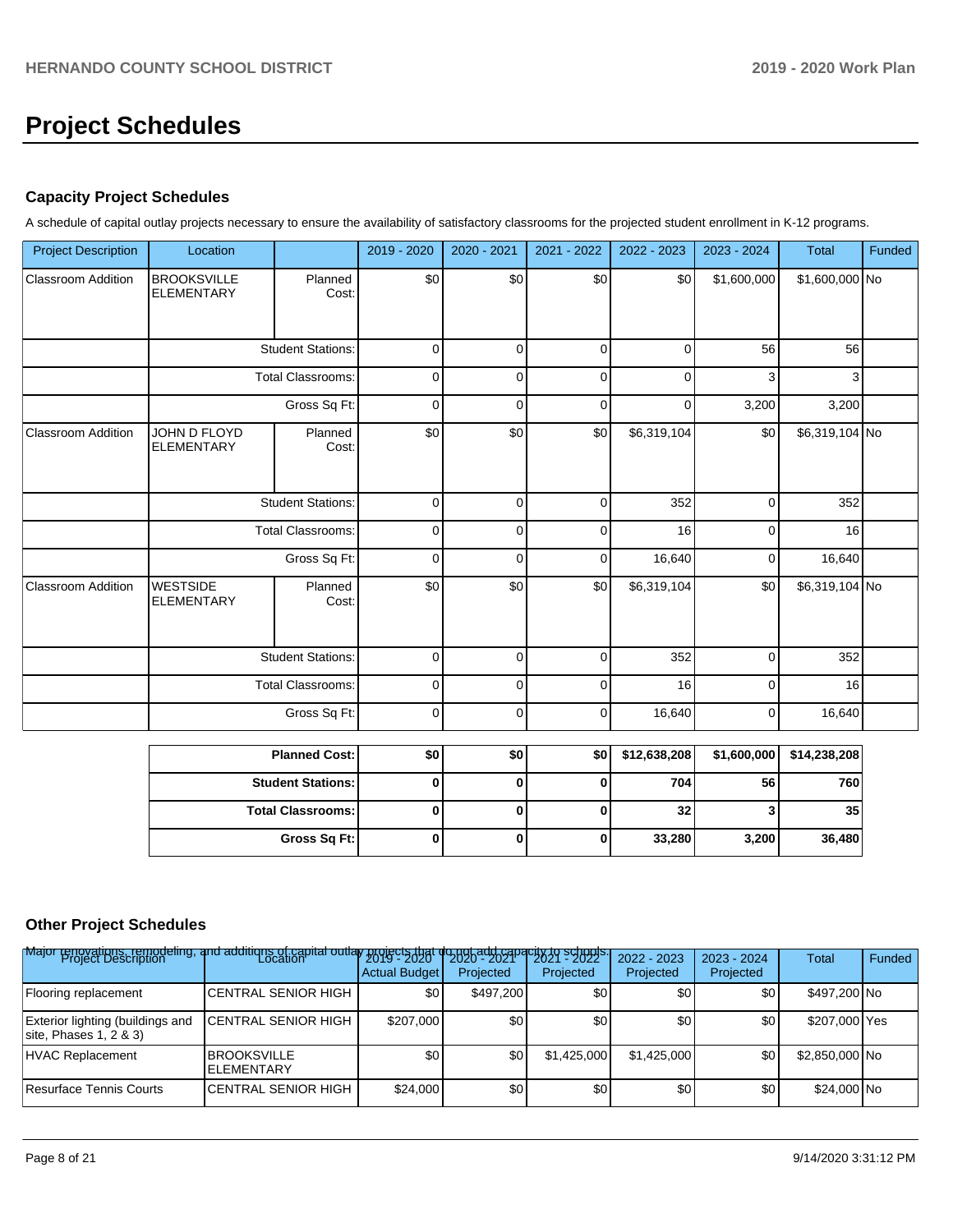| <b>HVAC Duct Cleaning</b>                                  | <b>CENTRAL SENIOR HIGH</b>                                           | \$0       | \$0         | \$120,000 | \$0         | \$0         | \$120,000 No    |  |
|------------------------------------------------------------|----------------------------------------------------------------------|-----------|-------------|-----------|-------------|-------------|-----------------|--|
| Parking Lot Lighting<br>Replacement                        | <b>CENTRAL SENIOR HIGH</b>                                           | \$0       | \$0         | \$68,936  | \$68,936    | \$68,936    | \$206,808 No    |  |
| <b>Emergency Generator</b><br>Replacement                  | CENTRAL SENIOR HIGH                                                  | \$0       | \$0         | \$38,000  | \$0         | \$0         | \$38,000 No     |  |
| <b>HVAC Replacement</b>                                    | <b>CENTRAL SENIOR HIGH</b>                                           | \$0       | \$0         | \$0       | \$0         | \$6,285,000 | \$6,285,000 No  |  |
| <b>Gymnasium Lighting</b><br>Replacement                   | <b>CENTRAL SENIOR HIGH</b>                                           | \$0       | \$0         | \$0       | \$0         | \$48,236    | \$48,236 No     |  |
| Repaint Courtyard Panels &<br>Doors                        | <b>CENTRAL SENIOR HIGH</b>                                           | \$0       | \$0         | \$0       | \$0         | \$40,000    | \$40,000 No     |  |
| (ENDEAVOR ACADEMY) -<br>Roof Replacement                   | <b>CENTRAL SENIOR HIGH</b>                                           | \$340,000 | \$0         | \$0       | \$0         | \$0         | \$340,000 Yes   |  |
| (ENDEAVOR ACADEMY) -<br><b>HVAC Replacement</b>            | <b>CENTRAL SENIOR HIGH</b>                                           | \$0       | \$0         | \$0       | \$555,000   | \$0         | \$555,000 No    |  |
| <b>Building Drainage</b>                                   | <b>CHALLENGER K-8</b><br>SCHOOL OF SCIENCE<br>AND MATHEMATICS        | \$0       | \$60,000    | \$0       | \$0         | \$0         | \$60,000 No     |  |
| Sod Replacement                                            | CHALLENGER K-8<br>SCHOOL OF SCIENCE<br><b>AND MATHEMATICS</b>        | \$0       | \$0         | \$0       | \$0         | \$83,210    | \$83,210 No     |  |
| <b>Repaint Tennis Court</b>                                | <b>CHALLENGER K-8</b><br>SCHOOL OF SCIENCE<br>AND MATHEMATICS        | \$0       | \$0         | \$0       | \$0         | \$25,000    | \$25,000 No     |  |
| <b>Exterior Lighting (LED</b><br>Upgrade)                  | <b>CHALLENGER K-8</b><br><b>SCHOOL OF SCIENCE</b><br>AND MATHEMATICS | \$0       | \$0         | \$0       | \$0         | \$40,473    | \$40,473 No     |  |
| <b>Building Envelope Repairs &amp;</b><br>Roof Replacement | <b>CHOCACHATTI</b><br><b>ELEMENTARY</b>                              | \$600,000 | \$1,300,000 | \$0       | \$0         | \$0         | \$1,900,000 Yes |  |
| Covered Walkway                                            | <b>CHOCACHATTI</b><br>ELEMENTARY                                     | \$0       | \$0         | \$0       | \$25,000    | \$0         | \$25,000 No     |  |
| <b>HVAC Controls System</b><br>Upgrade                     | <b>CHOCACHATTI</b><br>ELEMENTARY                                     | \$0       | \$0         | \$0       | \$0         | \$100,000   | \$100,000 No    |  |
| <b>Exterior Lighting (LED</b><br>Upgrade)                  | <b>CHOCACHATTI</b><br><b>ELEMENTARY</b>                              | \$0       | \$0         | \$0       | \$0         | \$75,000    | \$75,000 No     |  |
| <b>Repaint Exterior</b>                                    | <b>CHOCACHATTI</b><br><b>ELEMENTARY</b>                              | \$0       | \$0         | \$0       | \$0         | \$49,866    | \$49,866 No     |  |
| (Dining/Multipurpose) - Flooring<br>Replacement            | <b>CHOCACHATTI</b><br>ELEMENTARY                                     | \$0       | \$0         | \$20,000  | \$0         | \$0         | \$20,000 No     |  |
| Kitchen Cooler/Freezer<br>Remodel                          | DELTONA ELEMENTARY                                                   | \$293,000 | \$0         | \$0       | \$0         | \$0         | \$293,000 Yes   |  |
| <b>Accordion Door Replacement</b>                          | DELTONA ELEMENTARY                                                   | \$0       | \$31,000    | \$150,000 | \$0         | \$0         | \$181,000 No    |  |
| Cafeteria Canopy                                           | DELTONA ELEMENTARY                                                   | \$0       | \$25,000    | \$0       | \$0         | \$0         | \$25,000 No     |  |
| <b>Flooring Replacement</b>                                | DELTONA ELEMENTARY                                                   | \$0       | \$12,000    | \$12,000  | \$36,000    | \$0         | \$60,000 No     |  |
| <b>Repaint Interior</b>                                    | DELTONA ELEMENTARY                                                   | \$0       | \$10,000    | \$5,000   | \$10,000    | \$0         | \$25,000 No     |  |
| Portable Removal                                           | DELTONA ELEMENTARY                                                   | \$0       | \$0         | \$24,000  | \$0         | \$0         | \$24,000 No     |  |
| <b>HVAC Replacement</b>                                    | DELTONA ELEMENTARY                                                   | \$0       | \$0         | \$0       | \$1,535,000 | \$1,535,000 | \$3,070,000 No  |  |
| HVAC Chilled Water Piping &<br>DX Unit Replacement         | DELTONA ELEMENTARY                                                   | \$0       | \$0         | \$0       | \$0         | \$2,000,000 | \$2,000,000 No  |  |
| <b>Entry Canopy</b>                                        | DELTONA ELEMENTARY                                                   | \$0       | \$0         | \$0       | \$0         | \$60,000    | \$60,000 No     |  |
| <b>HVAC Replacement</b>                                    | <b>DISTRICT</b><br>MAINTENANCE/PLANT<br><b>OPERATIONS</b>            | \$200,000 | \$0         | \$0       | \$0         | \$0         | \$200,000 Yes   |  |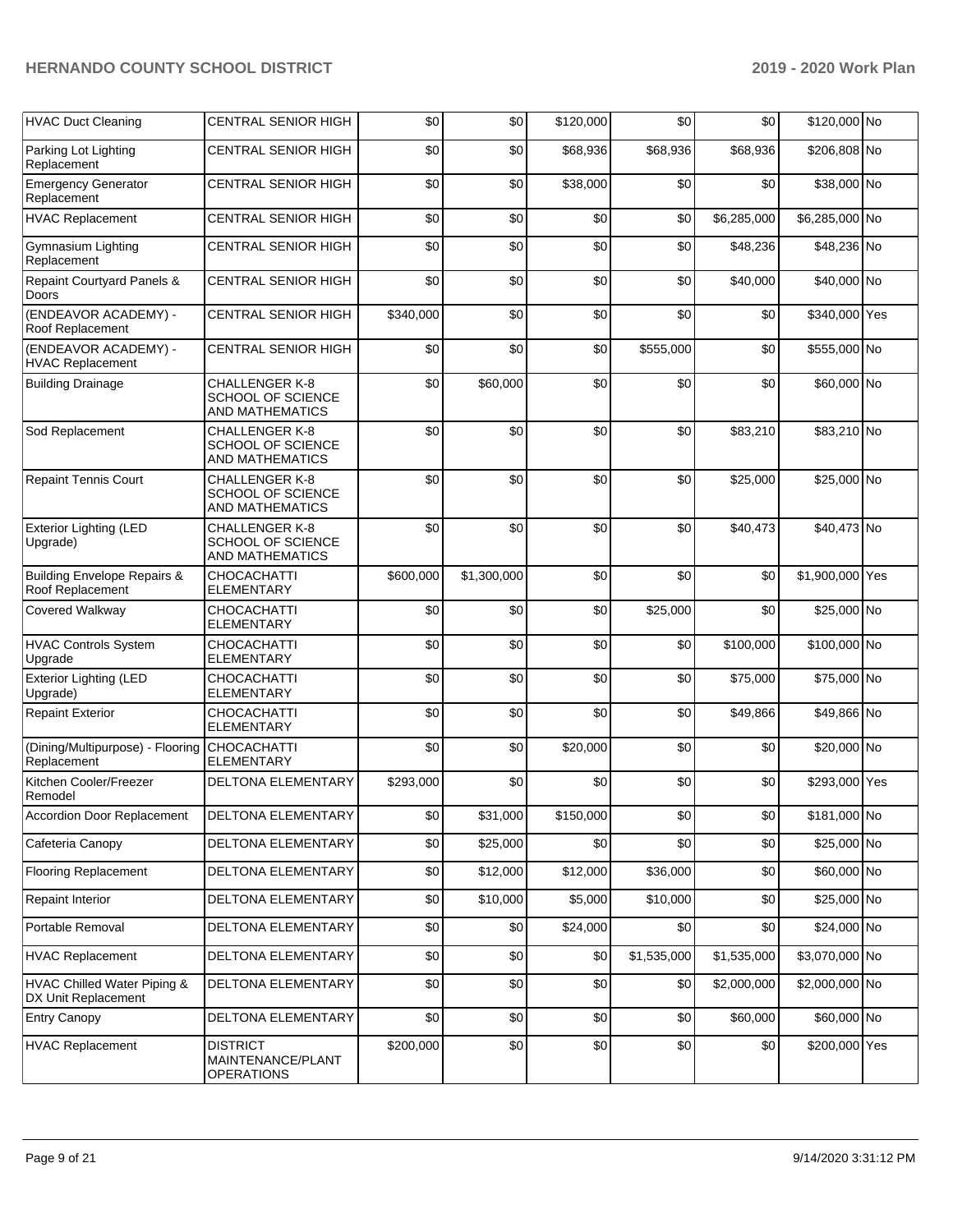| Lift Station & Force Main                             | <b>DISTRICT</b><br>MAINTENANCE/PLANT<br><b>OPERATIONS</b>  | \$0       | \$24,545    | \$0         | \$0         | \$0         | \$24,545 No    |  |
|-------------------------------------------------------|------------------------------------------------------------|-----------|-------------|-------------|-------------|-------------|----------------|--|
| <b>Fueling Station Canopy</b>                         | <b>DISTRICT</b><br>MAINTENANCE/PLANT<br><b>OPERATIONS</b>  | \$0       | \$0         | \$0         | \$0         | \$107,000   | \$107,000 No   |  |
| <b>Repaint Exterior</b>                               | <b>DISTRICT</b><br>MAINTENANCE/PLANT<br><b>OPERATIONS</b>  | \$0       | \$0         | \$0         | \$0         | \$50,000    | \$50,000 No    |  |
| (DISTRICT OFFICE) - Roof<br>Coating                   | <b>HERNANDO</b><br><b>ADMINISTRATIVE</b><br><b>SUPPORT</b> | \$0       | \$0         | \$185,000   | \$0         | \$0         | \$185,000 No   |  |
| (DISTRICT OFFICE) - Roof<br>Replacement               | <b>HERNANDO</b><br><b>ADMINISTRATIVE</b><br><b>SUPPORT</b> | \$0       | \$0         | \$0         | \$0         | \$425,000   | \$425,000 No   |  |
| Roof Replacement                                      | <b>EASTSIDE</b><br><b>ELEMENTARY</b>                       | \$0       | \$190,000   | \$263,000   | \$0         | \$115,000   | \$568,000 No   |  |
| <b>Restroom Renovation</b>                            | <b>EASTSIDE</b><br><b>ELEMENTARY</b>                       | \$0       | \$60,000    | \$60,000    | \$0         | \$180,000   | \$300,000 No   |  |
| <b>HVAC Replacement</b>                               | <b>EASTSIDE</b><br><b>ELEMENTARY</b>                       | \$0       | \$0         | \$1,082,500 | \$0         | \$1,082,500 | \$2,165,000 No |  |
| Energy Mgmt. System & HVAC<br>Controls Upgrade        | <b>EASTSIDE</b><br><b>ELEMENTARY</b>                       | \$0       | \$0         | \$346,678   | \$0         | \$0         | \$346,678 No   |  |
| Portable Removal                                      | <b>EASTSIDE</b><br>ELEMENTARY                              | \$0       | \$0         | \$20,000    | \$0         | \$0         | \$20,000 No    |  |
| <b>HVAC Replacement</b>                               | FOX CHAPEL MIDDLE                                          | \$0       | \$2,000,000 | \$0         | \$0         | \$0         | \$2,000,000 No |  |
| <b>Concrete Playcourt Repairs</b>                     | <b>EXPLORER K-8</b>                                        | \$0       | \$0         | \$0         | \$0         | \$27,339    | \$27,339 No    |  |
| Forensic Study & Building<br>Stabilization            | FOX CHAPEL MIDDLE                                          | \$0       | \$30,000    | \$72,500    | \$0         | \$0         | \$102,500 No   |  |
| Irrigation System Replacement                         | FOX CHAPEL MIDDLE                                          | \$0       | \$0         | \$0         | \$0         | \$40,000    | \$40,000 No    |  |
| <b>Repaint Exterior</b>                               | FOX CHAPEL MIDDLE                                          | \$0       | \$0         | \$0         | \$0         | \$30,000    | \$30,000 No    |  |
| <b>Athletic Field Lighting</b><br>Replacement         | <b>FRANK W</b><br>SPRINGSTEAD SENIOR<br>HIGH               | \$305,250 | \$0         | \$0         | \$0         | \$0         | \$305,250 Yes  |  |
| Stadium/Pressbox Renovation                           | <b>FRANKW</b><br>SPRINGSTEAD SENIOR<br>HIGH                | \$0       | \$1,250,000 | \$0         | \$0         | \$0         | \$1,250,000 No |  |
| <b>HVAC Chiller &amp; Controls</b><br>System Upgrades | <b>FRANKW</b><br>SPRINGSTEAD SENIOR<br><b>HIGH</b>         | \$0       | \$159,424   | \$159,424   | \$0         | \$0         | \$318,848 No   |  |
| <b>HVAC Replacement</b>                               | FRANK W<br>SPRINGSTEAD SENIOR<br>HIGH                      | \$0       | \$0         | \$2,852,500 | \$2,852,500 | \$0         | \$5,705,000 No |  |
| <b>Flooring Replacement</b>                           | <b>FRANKW</b><br>SPRINGSTEAD SENIOR<br>HIGH                | \$0       | \$0         | \$50,000    | \$0         | \$0         | \$50,000 No    |  |
| Gymnasium Lighting<br>Replacement                     | <b>FRANKW</b><br>SPRINGSTEAD SENIOR<br>HIGH                | \$0       | \$0         | \$0         | \$0         | \$53,640    | \$53,640 No    |  |
| Safety Lights                                         | <b>FRANK W</b><br>SPRINGSTEAD SENIOR<br><b>HIGH</b>        | \$69,875  | \$0         | \$0         | \$0         | \$0         | \$69,875 Yes   |  |
| Portable Removal                                      | FRANK W<br>SPRINGSTEAD SENIOR<br>HIGH                      | \$0       | \$0         | \$0         | \$0         | \$24,000    | \$24,000 No    |  |
| Repaint Locker Rooms (Walls<br>& Floors)              | <b>FRANKW</b><br>SPRINGSTEAD SENIOR<br><b>HIGH</b>         | \$0       | \$0         | \$0         | \$0         | \$20,000    | \$20,000 No    |  |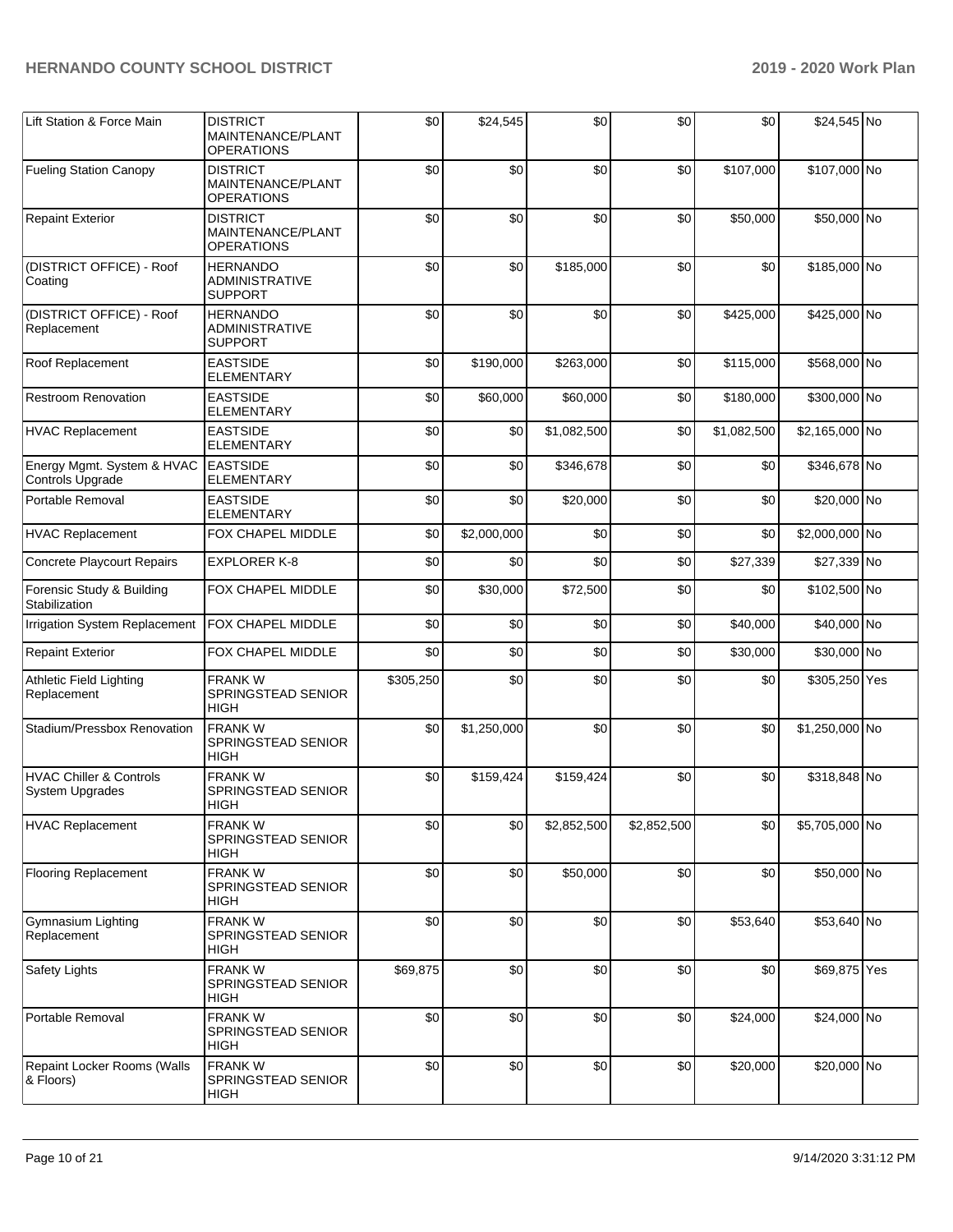| Theater Lighting, Rigging &<br><b>ADA Upgrades</b>          | <b>FRANKW</b><br>SPRINGSTEAD SENIOR<br><b>HIGH</b> | \$0         | \$1,000,000 | \$0         | \$0         | \$0         | \$1,000,000 Yes |     |
|-------------------------------------------------------------|----------------------------------------------------|-------------|-------------|-------------|-------------|-------------|-----------------|-----|
| <b>HVAC Controls System</b><br>Upgrade                      | <b>FRANKW</b><br>SPRINGSTEAD SENIOR<br>HIGH        | \$0         | \$0         | \$35,000    | \$0         | \$0         | \$35,000 No     |     |
| <b>HVAC Replacement</b>                                     | <b>HERNANDO SENIOR</b><br>HIGH                     | \$2,177,874 | \$0         | \$0         | \$0         | \$0         | \$2,177,874 Yes |     |
| Roof Replacement                                            | <b>HERNANDO SENIOR</b><br><b>HIGH</b>              | \$0         | \$91,955    | \$738,945   | \$0         | \$194,000   | \$1,024,900 No  |     |
| Theater Lighting & Rigging                                  | <b>HERNANDO SENIOR</b><br><b>HIGH</b>              | \$1,000,000 | \$0         | \$0         | \$0         | \$0         | \$1,000,000 Yes |     |
| (BLDG 30) - Upgrade Exterior<br>Lighting to LED             | <b>HERNANDO SENIOR</b><br><b>HIGH</b>              | \$0         | \$0         | \$0         | \$0         | \$72,000    | \$72,000 No     |     |
| (BLDG. 17, 13, & 26) - Repaint<br>Exterior                  | <b>HERNANDO SENIOR</b><br><b>HIGH</b>              | \$0         | \$0         | \$0         | \$0         | \$40,000    | \$40,000 No     |     |
| (BLDG 28 & 29) - Upgrade<br><b>Exterior Lighting to LED</b> | <b>HERNANDO SENIOR</b><br>HIGH                     | \$0         | \$0         | \$0         | \$0         | \$148,949   | \$148,949 No    |     |
| (BLDG 28, 29, 30 & 31) -<br><b>Repaint Exterior</b>         | <b>HERNANDO SENIOR</b><br>HIGH                     | \$0         | \$25,000    | \$35,000    | \$35,000    | \$35,000    | \$130,000 No    |     |
| (CAFETERIA) - Building<br><b>Envelope Repairs</b>           | <b>HERNANDO SENIOR</b><br><b>HIGH</b>              | \$0         | \$10,717    | \$21,000    | \$30,000    | \$30,000    | \$91,717 No     |     |
| <b>Repaint Exterior</b>                                     | JOHN D FLOYD<br><b>ELEMENTARY</b>                  | \$0         | \$0         | \$0         | \$0         | \$81,000    | \$81,000 No     |     |
| <b>Exterior Soffit Replacement</b>                          | JOHN D FLOYD<br><b>ELEMENTARY</b>                  | \$0         | \$0         | \$0         | \$0         | \$850,000   | \$850,000 No    |     |
| Irrigation System Replacement                               | JOHN D FLOYD<br><b>ELEMENTARY</b>                  | \$0         | \$0         | \$0         | \$0         | \$50,000    | \$50,000 No     |     |
| Kitchen Cooler/Freezer<br>Remodel                           | <b>MOTON ELEMENTARY</b>                            | \$297,000   | \$0         | \$0         | \$0         | \$0         | \$297,000 Yes   |     |
| Forensic Study & Building<br>Stabilization                  | <b>MOTON ELEMENTARY</b>                            | \$0         | \$5,000     | \$20,000    | \$65,000    | \$0         | \$90,000 No     |     |
| <b>HVAC Replacement</b>                                     | <b>MOTON ELEMENTARY</b>                            | \$0         | \$0         | \$1,111,000 | \$0         | \$1,111,000 | \$2,222,000 No  |     |
| Energy Mgmt. System & HVAC<br>Controls Upgrade              | <b>MOTON ELEMENTARY</b>                            | \$0         | \$0         | \$120,000   | \$1,000,000 | \$952,800   | \$2,072,800 No  |     |
| Cafeteria Serving Line<br>Renovation                        | NATURE COAST<br><b>TECHNICAL HIGH</b>              | \$1,500,000 | \$0         | \$0         | \$0         | \$0         | \$1,500,000 Yes |     |
| Track Repair/Replacement                                    | NATURE COAST<br><b>TECHNICAL HIGH</b>              | \$26,664    | \$0         | \$0         | \$225,000   | \$0         | \$251,664       | Yes |
| <b>HVAC Chiller &amp; Controls</b><br>System Upgrades       | NATURE COAST<br><b>TECHNICAL HIGH</b>              | \$0         | \$0         | \$0         | \$1,600,000 | \$0         | \$1,600,000 No  |     |
| <b>Repaint Exterior</b>                                     | NATURE COAST<br><b>TECHNICAL HIGH</b>              | \$0         | \$0         | \$0         | \$0         | \$580,000   | \$580,000 No    |     |
| <b>Repaint Exterior Doors</b>                               | NATURE COAST<br><b>TECHNICAL HIGH</b>              | \$0         | \$0         | \$0         | \$0         | \$20,000    | \$20,000 No     |     |
| Exterior Soffit/Fascia<br>Replacement                       | DELORES S PARROTT<br><b>MIDDLE</b>                 | \$0         | \$0         | \$20,000    | \$0         | \$0         | \$20,000 No     |     |
| Roof Replacement                                            | <b>DELORES S PARROTT</b><br><b>MIDDLE</b>          | \$0         | \$0         | \$0         | \$800,000   | \$1,000,000 | \$1,800,000 No  |     |
| <b>Repaint Exterior</b>                                     | <b>DELORES S PARROTT</b><br>MIDDLE                 | \$0         | \$0         | \$0         | \$0         | \$60,000    | \$60,000 No     |     |
| Gymnasium Lighting<br>Replacement                           | <b>DELORES S PARROTT</b><br><b>MIDDLE</b>          | \$0         | \$0         | \$0         | \$0         | \$42,185    | \$42,185 No     |     |
| <b>HVAC Replacement</b>                                     | PINE GROVE<br>ELEMENTARY                           | \$3,000,000 | \$3,000,000 | \$0         | \$0         | \$0         | \$6,000,000 Yes |     |
| <b>Exterior Soffit/Fascia</b><br>Replacement                | PINE GROVE<br>ELEMENTARY                           | \$0         | \$200,000   | \$0         | \$0         | \$0         | \$200,000 No    |     |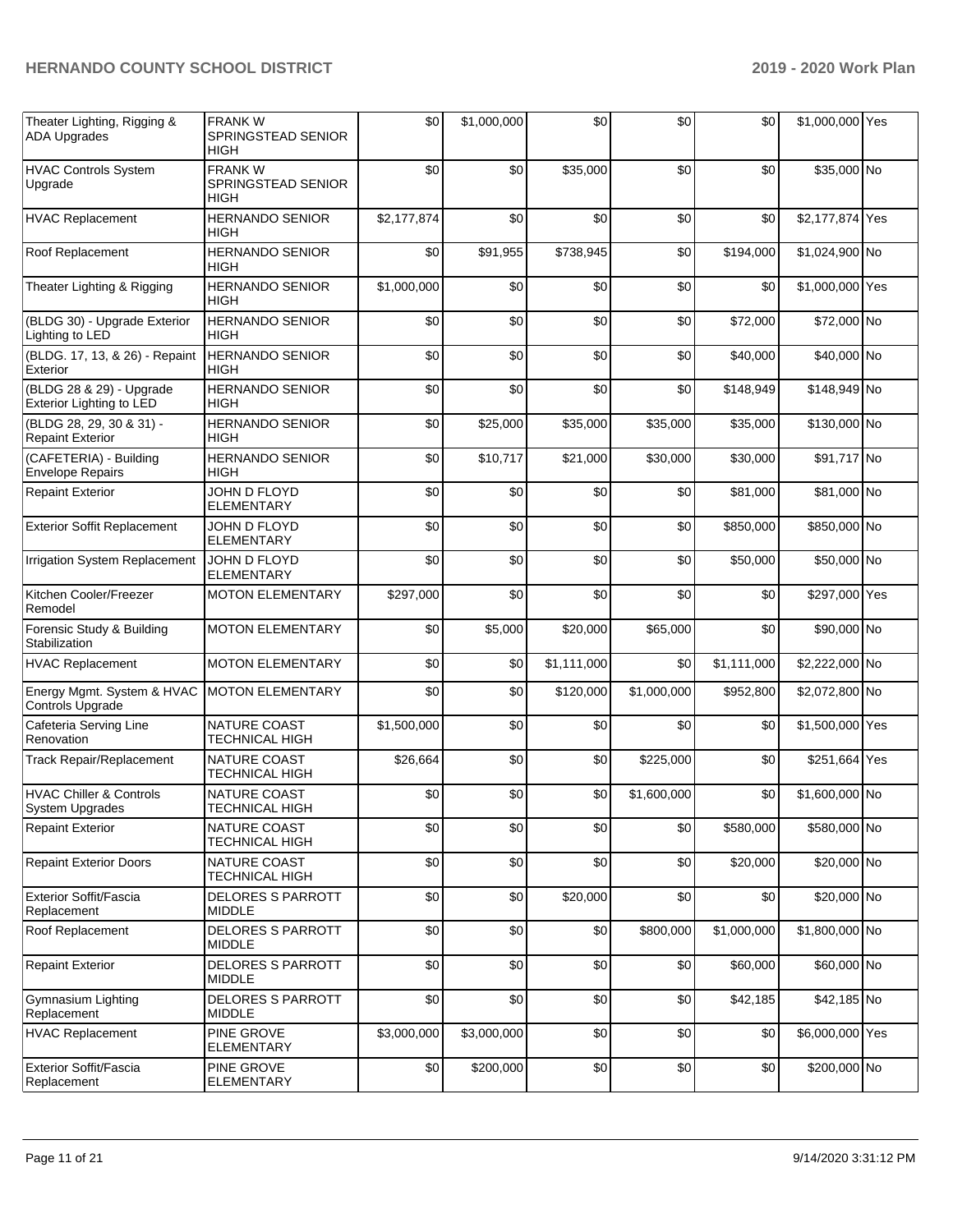| Irrigation System Replacement                         | <b>PINE GROVE</b><br><b>ELEMENTARY</b>  | \$0       | \$0       | \$0       | \$0      | \$50,000    | \$50,000 No    |  |
|-------------------------------------------------------|-----------------------------------------|-----------|-----------|-----------|----------|-------------|----------------|--|
| (7 PORTABLES) Roof<br>Replacement                     | <b>PINE GROVE</b><br><b>ELEMENTARY</b>  | \$38,040  | \$0       | \$0       | \$0      | \$0         | \$38,040 Yes   |  |
| Energy Mgmt. System & HVAC<br>Controls Upgrade        | POWELL MIDDLE                           | \$0       | \$272,145 | \$0       | \$0      | \$0         | \$272,145 No   |  |
| Roof Replacement                                      | POWELL MIDDLE                           | \$0       | \$0       | \$490,000 | \$0      | \$201,000   | \$691,000 No   |  |
| <b>HVAC Chiller &amp; Controls</b><br>System Upgrades | POWELL MIDDLE                           | \$0       | \$0       | \$0       | \$0      | \$1,600,000 | \$1,600,000 No |  |
| Roof Coating                                          | POWELL MIDDLE                           | \$0       | \$0       | \$0       | \$0      | \$190,000   | \$190,000 No   |  |
| Gymnasium Bleacher<br>Replacement                     | POWELL MIDDLE                           | \$0       | \$0       | \$0       | \$0      | \$100,000   | \$100,000 No   |  |
| Upgrade Exterior Lighting to<br>LED                   | POWELL MIDDLE                           | \$0       | \$0       | \$0       | \$0      | \$75,000    | \$75,000 No    |  |
| <b>Repaing Metalwork</b>                              | POWELL MIDDLE                           | \$0       | \$0       | \$0       | \$0      | \$75,000    | \$75,000 No    |  |
| Shade Canopy at P.E.<br>Playfields                    | POWELL MIDDLE                           | \$0       | \$0       | \$0       | \$0      | \$71,000    | \$71,000 No    |  |
| Irrigation System Replacement                         | <b>POWELL MIDDLE</b>                    | \$0       | \$0       | \$0       | \$0      | \$28,000    | \$28,000 No    |  |
| Energy Mgmt. System & HVAC<br>Controls Upgrade        | <b>SPRING HILL</b><br><b>ELEMENTARY</b> | \$0       | \$150,000 | \$127,103 | \$0      | \$0         | \$277,103 No   |  |
| (SDC) - Repaint Exterior                              | DISTRICT WAREHOUSE                      | \$0       | \$0       | \$0       | \$0      | \$50,000    | \$50,000 No    |  |
| Parking Lot Addition &<br>Renovation                  | <b>SPRING HILL</b><br><b>ELEMENTARY</b> | \$0       | \$0       | \$250,000 | \$0      | \$0         | \$250,000 No   |  |
| <b>HVAC Replacement</b>                               | <b>SPRING HILL</b><br>ELEMENTARY        | \$0       | \$0       | \$0       | \$0      | \$1,601,875 | \$1,601,875 No |  |
| <b>Flooring Replacement</b>                           | <b>SUNCOAST</b><br><b>ELEMENTARY</b>    | \$0       | \$0       | \$50,000  | \$0      | \$0         | \$50,000 No    |  |
| <b>Repaint Exterior</b>                               | <b>SUNCOAST</b><br><b>ELEMENTARY</b>    | \$0       | \$0       | \$25,000  | \$0      | \$0         | \$25,000 No    |  |
| <b>HVAC Replacement</b>                               | <b>SUNCOAST</b><br><b>ELEMENTARY</b>    | \$0       | \$0       | \$0       | \$0      | \$3,515,000 | \$3,515,000 No |  |
| Repaint "Concreteable"<br><b>Exterior &amp; Doors</b> | <b>SUNCOAST</b><br><b>ELEMENTARY</b>    | \$0       | \$0       | \$0       | \$0      | \$25,000    | \$25,000 No    |  |
| <b>Emergency Generators EHPA</b><br>(2)               | <b>TRANSPORTATION 2</b>                 | \$200,000 | \$0       | \$0       | \$0      | \$0         | \$200,000 Yes  |  |
| <b>HVAC Controls System</b><br>Upgrade                | <b>TRANSPORTATION 2</b>                 | \$0       | \$0       | \$25,000  | \$0      | \$0         | \$25,000 No    |  |
| (WORKSHOP) - Bldg.<br>Insulation Replacement          | <b>TRANSPORTATION 2</b>                 | \$0       | \$0       | \$0       | \$0      | \$28,652    | \$28,652 No    |  |
| <b>Covered Walkway</b>                                | Weeki Wachee High<br>School             | \$0       | \$0       | \$50,000  | \$0      | \$0         | \$50,000 No    |  |
| <b>Repaint Exterior</b>                               | Weeki Wachee High<br>School             | \$0       | \$0       | \$0       | \$0      | \$181,000   | \$181,000 No   |  |
| LED & Emergency Lighting<br>Upgrades                  | <b>WEST HERNANDO</b><br><b>MIDDLE</b>   | \$160,000 | \$0       | \$0       | \$0      | \$0         | \$160,000 Yes  |  |
| Building Envelope, Painting &<br>Doors                | WEST HERNANDO<br><b>MIDDLE</b>          | \$0       | \$0       | \$130,000 | \$85,000 | \$0         | \$215,000 No   |  |
| <b>Tennis Court Replacement</b>                       | <b>WEST HERNANDO</b><br>MIDDLE          | \$0       | \$0       | \$130,000 | \$0      | \$0         | \$130,000 No   |  |
| <b>Repaint Canopies</b>                               | <b>WEST HERNANDO</b><br><b>MIDDLE</b>   | \$0       | \$0       | \$0       | \$30,000 | \$30,000    | \$60,000 No    |  |
| (COURTYARD) - Irrigation<br>System Replacement        | <b>WEST HERNANDO</b><br><b>MIDDLE</b>   | \$0       | \$0       | \$0       | \$0      | \$35,000    | \$35,000 No    |  |
| Canopy & Exterior Lighting<br>Replacement             | <b>WESTSIDE</b><br>ELEMENTARY           | \$200,000 | \$0       | \$0       | \$0      | \$0         | \$200,000 Yes  |  |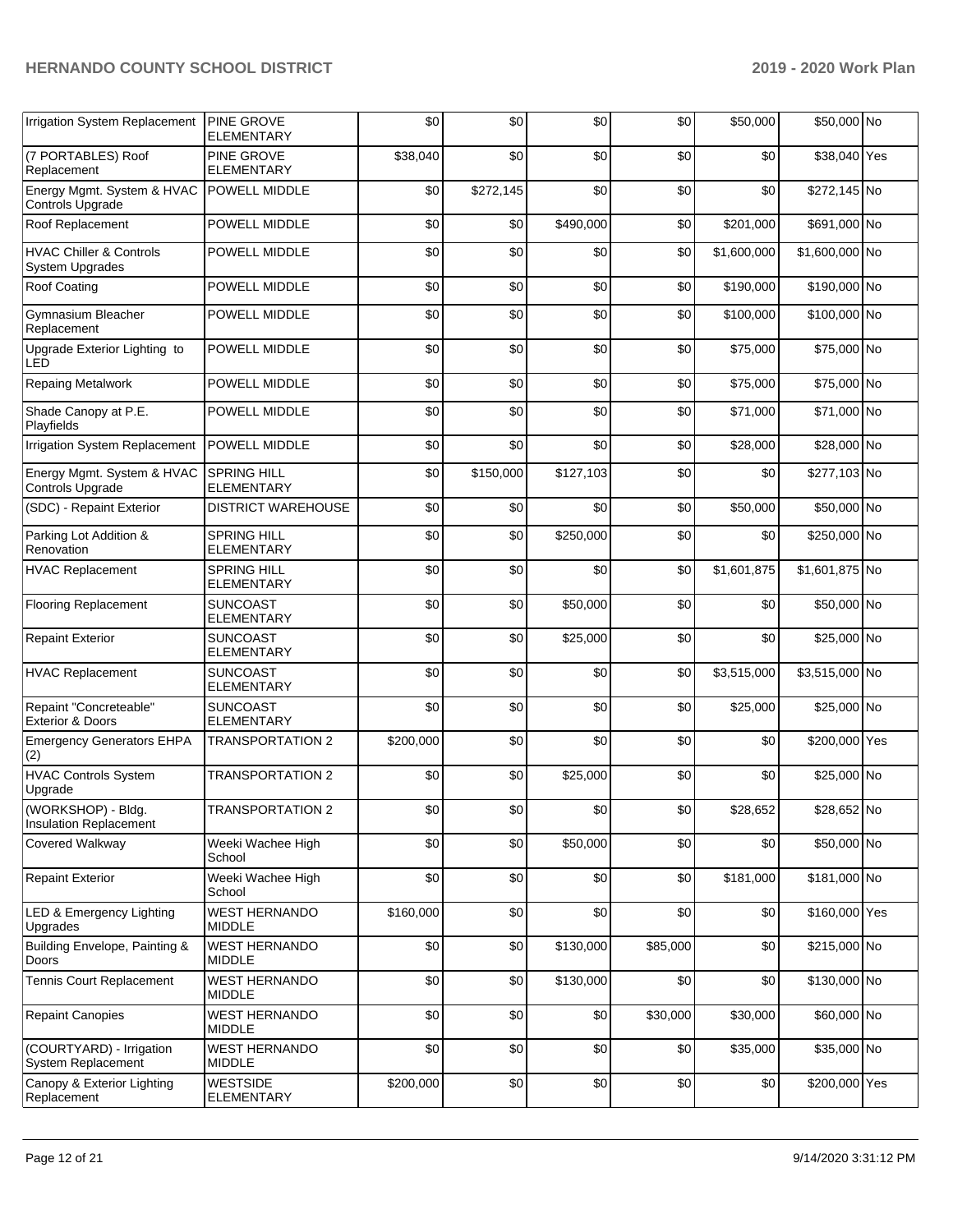|                                            |                                        | \$10,711,137 | \$10,403,986 | \$10,432,586 | \$10,412,436 | \$25,869,661 | \$67,829,806 |  |
|--------------------------------------------|----------------------------------------|--------------|--------------|--------------|--------------|--------------|--------------|--|
| (BLDG 9 & 10) - Repaint<br><b>Exterior</b> | <b>IDELTONA ELEMENTARY</b>             | \$32,434     | \$0          | \$0          | \$0          | \$0          | \$32,434 Yes |  |
| Toilet Replacement                         | <b>DELTONA ELEMENTARY</b>              | \$20,000     | \$0          | \$0          | \$0          | \$0          | \$20,000 Yes |  |
| Toilet Replacement                         | <b>IMOTON ELEMENTARY</b>               | \$20,000     | \$0          | \$0          | \$0          | \$0          | \$20,000 Yes |  |
| Repaint Exterior                           | Winding Waters K-8                     | \$0          | \$0          | \$0          | \$0          | \$181,000    | \$181,000 No |  |
| Flooring Replacement                       | <b>IWESTSIDE</b><br><b>IELEMENTARY</b> | \$0          | \$0          | \$100,000    | \$35,000     | \$0          | \$135,000 No |  |

## **Additional Project Schedules**

Any projects that are not identified in the last approved educational plant survey.

Nothing reported for this section.

### **Non Funded Growth Management Project Schedules**

Schedule indicating which projects, due to planned development, that CANNOT be funded from current revenues projected over the next five years.

Nothing reported for this section.

## **Tracking**

## **Capacity Tracking**

| Location                                              | $2019 -$<br><b>2020 Satis.</b><br>Stu. Sta. | Actual<br>$2019 -$<br><b>2020 FISH</b><br>Capacity | Actual<br>$2018 -$<br>2019<br><b>COFTE</b> | # Class<br>Rooms | Actual<br>Average<br>$2019 -$<br>2020 Class<br><b>Size</b> | Actual<br>$2019 -$<br>2020<br><b>Utilization</b> | <b>New</b><br>Stu.<br>Capacity | <b>New</b><br>Rooms to<br>be<br>Added/Re<br>moved | Projected<br>$2023 -$<br>2024<br><b>COFTE</b> | Projected<br>$2023 -$<br>2024<br><b>Utilization</b> | Projected<br>$2023 -$<br>2024 Class<br><b>Size</b> |
|-------------------------------------------------------|---------------------------------------------|----------------------------------------------------|--------------------------------------------|------------------|------------------------------------------------------------|--------------------------------------------------|--------------------------------|---------------------------------------------------|-----------------------------------------------|-----------------------------------------------------|----------------------------------------------------|
| <b>HERNANDO SENIOR</b><br><b>HIGH</b>                 | .785                                        | 1,695                                              | 1,085                                      | 73               | 15 <sup>1</sup>                                            | 64.00 %                                          |                                |                                                   | ,283                                          | 76.00 %                                             | 18                                                 |
| <b>BROOKSVILLE</b><br>IELEMENTARY                     | 865                                         | 865                                                | 641                                        | 45               | 14 <sub>1</sub>                                            | 74.00 %                                          | 56                             |                                                   | 727                                           | 79.00 %                                             | 15                                                 |
| <b>Exceptional Student</b><br><b>Support Services</b> | 191                                         |                                                    |                                            | 15               | $\overline{0}$                                             | 0.00%                                            |                                |                                                   |                                               | 0.00 %                                              | $\overline{0}$                                     |
| <b>WESTSIDE</b><br>IELEMENTARY                        | 830                                         | 830                                                | 546                                        | 45               | 12 <sub>1</sub>                                            | 66.00 %                                          | 352                            | 16                                                | 585                                           | 49.00 %                                             | 10 <sup>1</sup>                                    |
| <b>EASTSIDE</b><br>IELEMENTARY                        | 842                                         | 842                                                | 674                                        | 44               | 15 <sup>1</sup>                                            | 80.00 %                                          |                                |                                                   | 732                                           | 87.00 %                                             | 17                                                 |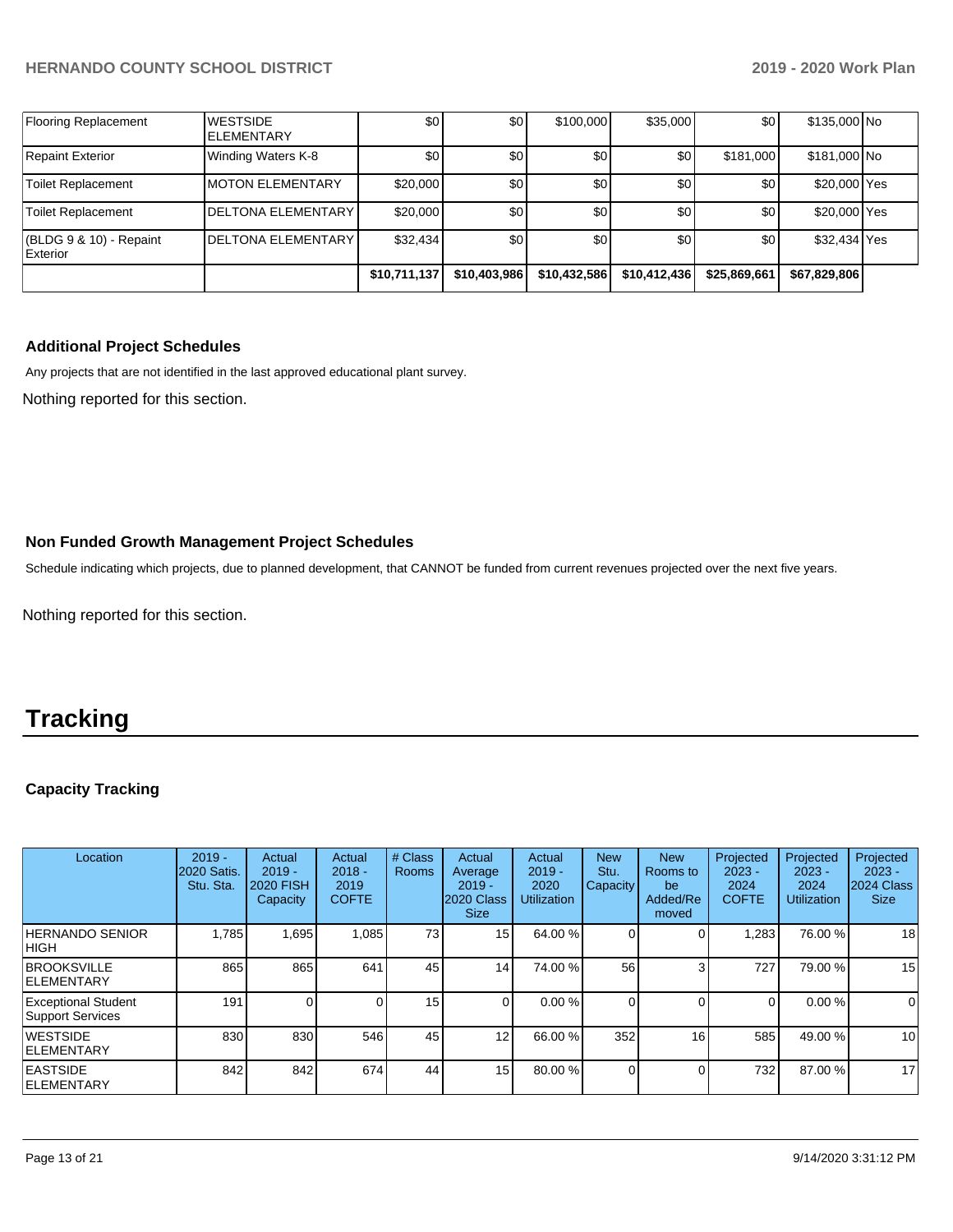| <b>FRANKW</b><br>SPRINGSTEAD SENIOR<br><b>HIGH</b>                   | 2,210    | 2,099          | 1,501    | 88       | 17       | 71.00 % | 0           | $\Omega$    | 1,816       | 87.00 % | 21          |
|----------------------------------------------------------------------|----------|----------------|----------|----------|----------|---------|-------------|-------------|-------------|---------|-------------|
| <b>FOX CHAPEL MIDDLE</b>                                             | 1,252    | 1,126          | 764      | 54       | 14       | 68.00 % | $\Omega$    | $\Omega$    | 763         | 68.00 % | 14          |
| <b>SPRING HILL</b><br><b>ELEMENTARY</b>                              | 1,113    | 1,113          | 882      | 52       | 17       | 79.00 % | $\Omega$    | $\Omega$    | 874         | 79.00 % | 17          |
| POWELL MIDDLE                                                        | 1,195    | 1,075          | 1,013    | 51       | 20       | 94.00%  | $\Omega$    | $\Omega$    | 1.085       | 101.00% | 21          |
| JOHN D FLOYD<br><b>ELEMENTARY</b>                                    | 1,679    | 1,679          | 1,011    | 76       | 13       | 60.00%  | 352         | 16          | 967         | 48.00%  | 11          |
| <b>DELORES S PARROTT</b><br><b>MIDDLE</b>                            | 1,143    | 1,028          | 666      | 51       | 13       | 65.00 % | 0           | $\Omega$    | 798         | 78.00 % | 16          |
| <b>CENTRAL SENIOR HIGH</b>                                           | 2,356    | 2,120          | 1,274    | 97       | 13       | 60.00 % | 0           | $\Omega$    | 1,314       | 62.00 % | 14          |
| <b>PINE GROVE</b><br><b>ELEMENTARY</b>                               | 1,462    | 1,462          | 896      | 73       | 12       | 61.00%  | 0           | $\Omega$    | 959         | 66.00 % | 13          |
| <b>WEST HERNANDO</b><br><b>MIDDLE</b>                                | 1,445    | 1,300          | 685      | 61       | 11       | 53.00 % | $\mathbf 0$ | $\Omega$    | 743         | 57.00 % | 12          |
| <b>DELTONA ELEMENTARY</b>                                            | 1,147    | 1,147          | 821      | 58       | 14       | 72.00 % | $\Omega$    | $\Omega$    | 822         | 72.00 % | 14          |
| <b>MOTON ELEMENTARY</b>                                              | 853      | 853            | 555      | 45       | 12       | 65.00 % | $\Omega$    | $\Omega$    | 747         | 88.00 % | 17          |
| <b>ADULT EDUCATION</b>                                               | $\Omega$ | $\overline{0}$ | $\Omega$ | $\Omega$ | 0        | 0.00%   | $\mathbf 0$ | $\Omega$    | $\mathbf 0$ | 0.00%   | $\mathbf 0$ |
| <b>TRANSPORTATION 2</b>                                              | 160      | $\overline{0}$ | $\Omega$ | 6        | 0        | 0.00%   | $\mathbf 0$ | $\Omega$    | $\Omega$    | 0.00%   | $\Omega$    |
| <b>SUNCOAST</b><br><b>ELEMENTARY</b>                                 | 1,144    | 1,144          | 927      | 58       | 16       | 81.00 % | 0           | $\Omega$    | 910         | 80.00%  | 16          |
| <b>CHOCACHATTI</b><br><b>ELEMENTARY</b>                              | 993      | 993            | 740      | 44       | 17       | 74.00 % | 0           | $\Omega$    | 734         | 74.00 % | 17          |
| NATURE COAST<br><b>TECHNICAL HIGH</b>                                | 1,413    | 1,271          | 1,322    | 58       | 23       | 104.00% | 0           | $\Omega$    | 1,384       | 109.00% | 24          |
| CHALLENGER K-8<br><b>SCHOOL OF SCIENCE</b><br><b>AND MATHEMATICS</b> | 1,778    | 1.600          | 1,428    | 80       | 18       | 89.00 % | $\Omega$    | $\Omega$    | 1.395       | 87.00 % | 17          |
| <b>SAFE SCHOOLS</b><br><b>BUILDING</b>                               | $\Omega$ | $\Omega$       | $\Omega$ | $\Omega$ | $\Omega$ | 0.00%   | $\Omega$    | $\Omega$    | $\Omega$    | 0.00%   | $\Omega$    |
| <b>EXPLORER K-8</b>                                                  | 2,073    | 1,865          | 1,689    | 94       | 18       | 91.00%  | $\mathbf 0$ | $\mathbf 0$ | 1,705       | 91.00 % | 18          |
| Weeki Wachee High<br>School                                          | 1,665    | 1,581          | 1,146    | 64       | 18       | 73.00 % | $\mathbf 0$ | $\Omega$    | 1,280       | 81.00%  | 20          |
| Winding Waters K-8                                                   | 1,581    | 1,422          | 1,374    | 73       | 19       | 97.00 % | $\Omega$    | $\Omega$    | 1,445       | 102.00% | 20          |
|                                                                      | 31,175   | 29,110         | 21,639   | 1,405    | 15       | 74.33 % | 760         | 35          | 23,068      | 77.23 % | 16          |

The COFTE Projected Total (23,068) for 2023 - 2024 must match the Official Forecasted COFTE Total (23,317 ) for 2023 - 2024 before this section can be completed. In the event that the COFTE Projected Total does not match the Official forecasted COFTE, then the Balanced Projected COFTE Table should be used to balance COFTE.

| Projected COFTE for 2023 - 2024 |        |
|---------------------------------|--------|
| Elementary (PK-3)               | 7,862  |
| Middle $(4-8)$                  | 8,736  |
| High (9-12)                     | 6,718  |
|                                 | 23,317 |
|                                 |        |

| <b>Grade Level Type</b> | <b>Balanced Projected</b><br>COFTE for 2023 - 2024 |
|-------------------------|----------------------------------------------------|
| Elementary (PK-3)       | $-1,990$                                           |
| Middle (4-8)            | 2,597                                              |
| High (9-12)             | $-359$                                             |
|                         | 23,316                                             |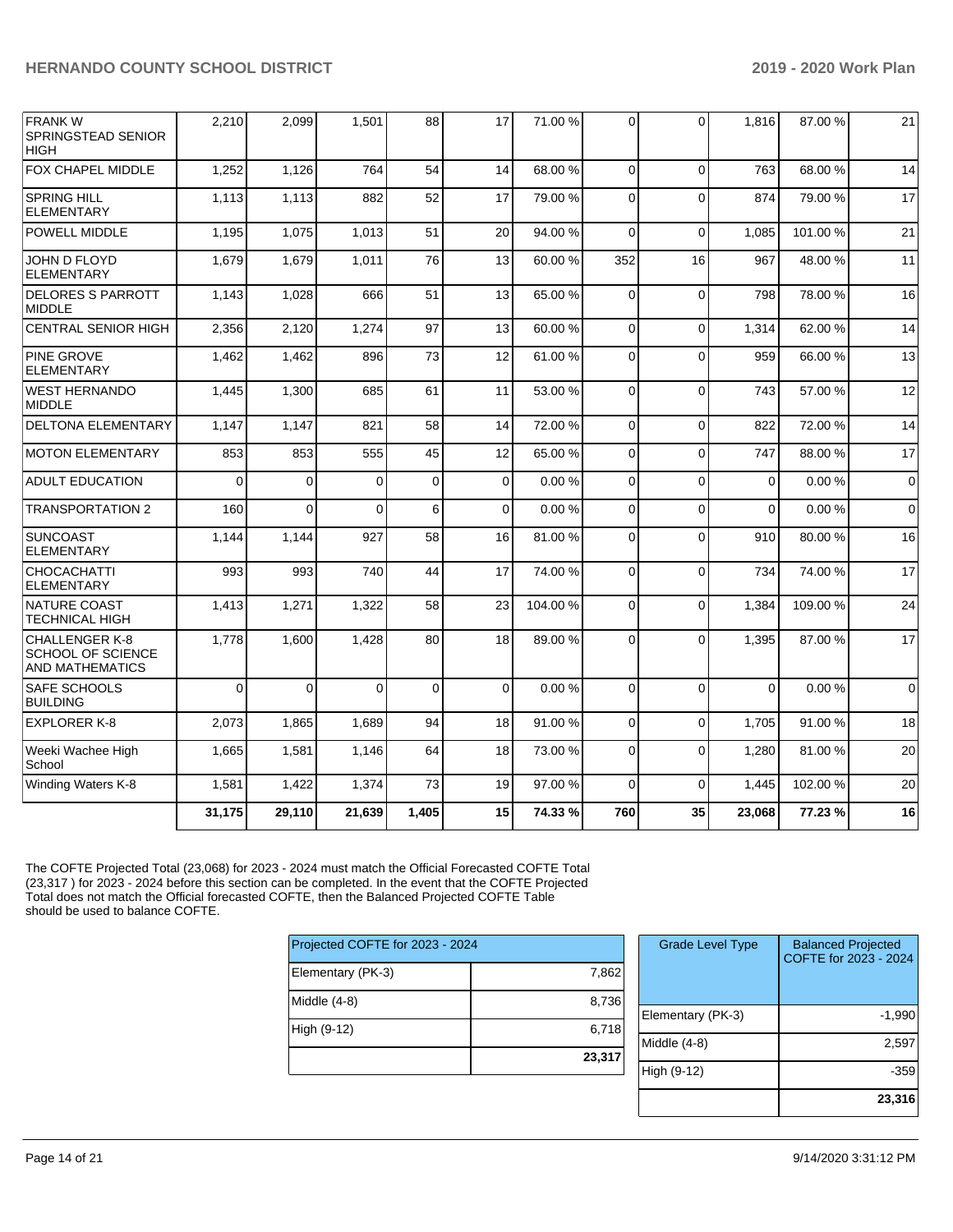#### **Relocatable Replacement**

Number of relocatable classrooms clearly identified and scheduled for replacement in the school board adopted financially feasible 5-year district work program.

| _ocation                          | $-2020$<br>2019 | $2020 - 2021$ | $-2022$<br>2021 | 2022 - 2023 | 2023 - 2024 | Year 5 Total |
|-----------------------------------|-----------------|---------------|-----------------|-------------|-------------|--------------|
| Total Relocatable Replacements: I | O               |               |                 |             |             | 0            |

### **Charter Schools Tracking**

Information regarding the use of charter schools.

| Location-Type                                            | # Relocatable<br>units or<br>permanent<br>classrooms | Owner                | lYear Started or<br>Scheduled | Student<br><b>Stations</b> | <b>Students</b><br>Enrolled | Years in<br>Contract | <b>Total Charter</b><br><b>Students</b><br>projected for<br>2023 - 2024 |
|----------------------------------------------------------|------------------------------------------------------|----------------------|-------------------------------|----------------------------|-----------------------------|----------------------|-------------------------------------------------------------------------|
| Gulf Coast Academy                                       |                                                      | <b>14 LEASE RENT</b> | 2003                          | 254                        | 236                         | 15                   | 236                                                                     |
| Brooksville Engineering, Science<br>& Technology Academy |                                                      | <b>7 ILEASE RENT</b> | 2013                          | 132                        | 110 <sup>1</sup>            | 51                   | 132                                                                     |
|                                                          | 21                                                   |                      |                               | 386                        | 346                         |                      | 368                                                                     |

### **Special Purpose Classrooms Tracking**

The number of classrooms that will be used for certain special purposes in the current year, by facility and type of classroom, that the district will, 1), not use for educational purposes, and 2), the co-teaching classrooms that are not open plan classrooms and will be used for educational purposes.

| School                               | School Type        | # of Elementary<br>K-3 Classrooms | # of Middle 4-8<br><b>Classrooms</b> | # of High $9-12$<br><b>Classrooms</b> | # of $ESE$<br>Classrooms | # of Combo<br><b>Classrooms</b> | Total<br><b>Classrooms</b> |
|--------------------------------------|--------------------|-----------------------------------|--------------------------------------|---------------------------------------|--------------------------|---------------------------------|----------------------------|
| <b>Total Educational Classrooms:</b> |                    |                                   |                                      |                                       |                          |                                 | 0                          |
| School                               | <b>School Type</b> | # of Elementary<br>K-3 Classrooms | # of Middle 4-8<br><b>Classrooms</b> | # of High $9-12$<br><b>Classrooms</b> | # of $ESE$<br>Classrooms | # of Combo<br><b>Classrooms</b> | Total<br><b>Classrooms</b> |
| <b>Total Co-Teaching Classrooms:</b> |                    |                                   |                                      |                                       |                          |                                 | $\mathbf{0}$               |

#### **Infrastructure Tracking**

**Necessary offsite infrastructure requirements resulting from expansions or new schools. This section should include infrastructure information related to capacity project schedules and other project schedules (Section 4).** 

Not Specified

**Proposed location of planned facilities, whether those locations are consistent with the comprehensive plans of all affected local governments, and recommendations for infrastructure and other improvements to land adjacent to existing facilities. Provisions of 1013.33(12), (13) and (14) and 1013.36 must be addressed for new facilities planned within the 1st three years of the plan (Section 5).** 

Not Specified

**Consistent with Comp Plan?** No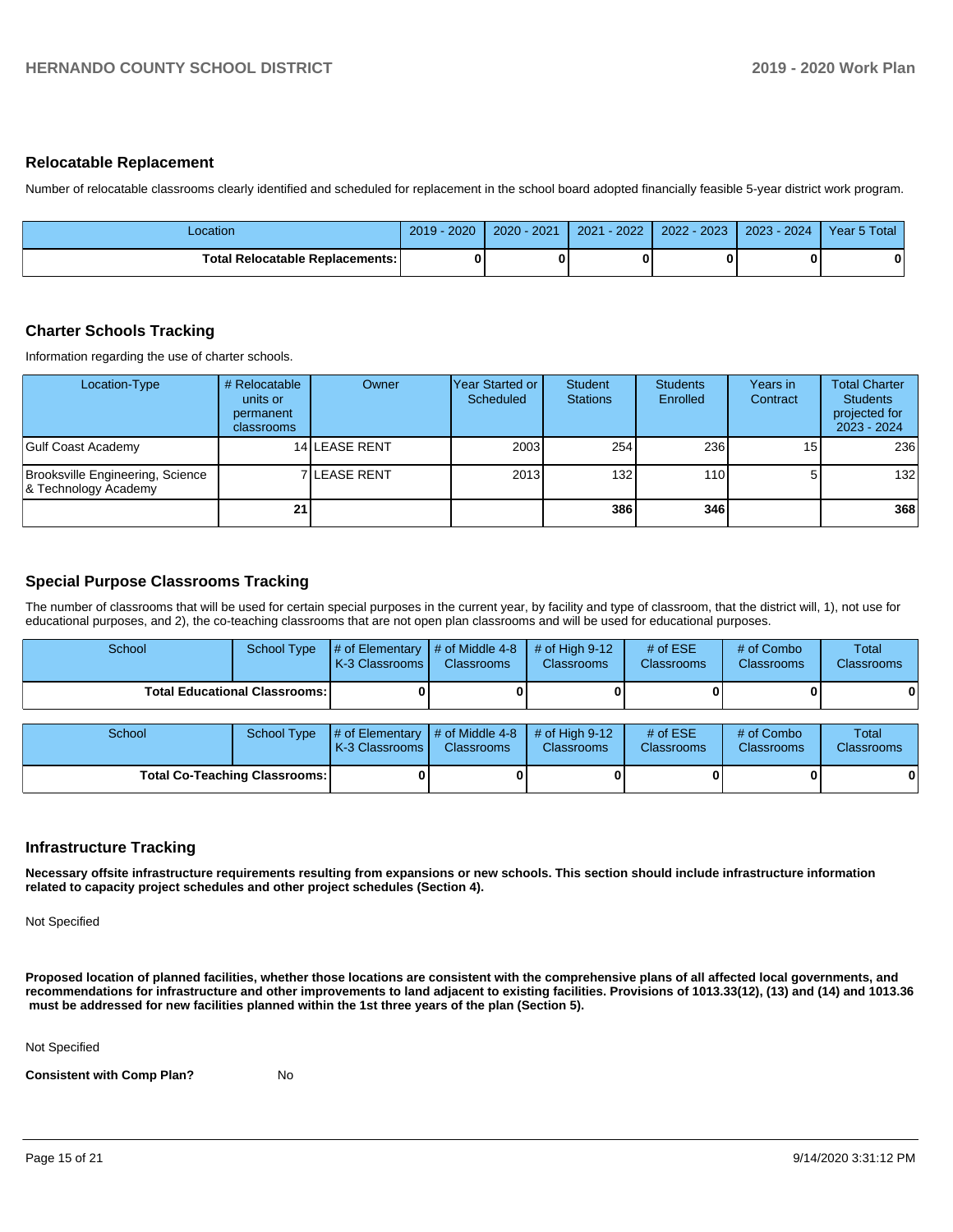### **Net New Classrooms**

The number of classrooms, by grade level and type of construction, that were added during the last fiscal year.

| List the net new classrooms added in the 2018 - 2019 fiscal year.                                                                                       | List the net new classrooms to be added in the 2019 - 2020 fiscal<br>year. |                            |                                |                        |                                                                        |                          |                              |                      |
|---------------------------------------------------------------------------------------------------------------------------------------------------------|----------------------------------------------------------------------------|----------------------------|--------------------------------|------------------------|------------------------------------------------------------------------|--------------------------|------------------------------|----------------------|
| "Classrooms" is defined as capacity carrying classrooms that are added to increase<br>capacity to enable the district to meet the Class Size Amendment. |                                                                            |                            |                                |                        | Totals for fiscal year 2019 - 2020 should match totals in Section 15A. |                          |                              |                      |
| Location                                                                                                                                                | $2018 - 2019$ #<br><b>Permanent</b>                                        | $2018 - 2019$ #<br>Modular | $2018 - 2019$ #<br>Relocatable | $2018 - 2019$<br>Total | $2019 - 2020$ #<br>Permanent                                           | 2019 - 2020 #<br>Modular | 2019 - 2020 #<br>Relocatable | 2019 - 2020<br>Total |
| Elementary (PK-3)                                                                                                                                       |                                                                            |                            |                                |                        |                                                                        |                          |                              |                      |
| Middle (4-8)                                                                                                                                            |                                                                            |                            |                                |                        |                                                                        |                          |                              |                      |
| High (9-12)                                                                                                                                             |                                                                            |                            |                                |                        |                                                                        |                          |                              |                      |
|                                                                                                                                                         |                                                                            |                            |                                | $\Omega$               |                                                                        |                          | $\Omega$                     | 0                    |

## **Relocatable Student Stations**

Number of students that will be educated in relocatable units, by school, in the current year, and the projected number of students for each of the years in the workplan.

| <b>Site</b>                                                | 2019 - 2020 | 2020 - 2021 | 2021 - 2022 | 2022 - 2023 | 2023 - 2024 | 5 Year Average |
|------------------------------------------------------------|-------------|-------------|-------------|-------------|-------------|----------------|
| <b>EXPLORER K-8</b>                                        | $\Omega$    | $\Omega$    | $\Omega$    | $\Omega$    | $\Omega$    | $\Omega$       |
| CHALLENGER K-8 SCHOOL OF SCIENCE AND<br><b>MATHEMATICS</b> | 44          | 44          | 44          | 44          | 44          | 44             |
| FRANK W SPRINGSTEAD SENIOR HIGH                            | 525         | 525         | 525         | 525         | 525         | 525            |
| FOX CHAPEL MIDDLE                                          | 132         | 132         | 132         | 132         | 132         | 132            |
| <b>SPRING HILL ELEMENTARY</b>                              | 309         | 309         | 309         | 309         | 309         | 309            |
| <b>SAFE SCHOOLS BUILDING</b>                               | 0           | $\Omega$    | O           | $\Omega$    | 0           | $\Omega$       |
| Weeki Wachee High School                                   | $\Omega$    | $\Omega$    | 0           | $\Omega$    | $\Omega$    | $\Omega$       |
| Winding Waters K-8                                         | 0           | $\Omega$    | $\Omega$    | $\Omega$    | $\Omega$    | 0              |
| <b>TRANSPORTATION 2</b>                                    | 160         | 160         | 160         | 160         | 160         | 160            |
| <b>ADULT EDUCATION</b>                                     | $\Omega$    | $\Omega$    | U           | $\Omega$    | $\Omega$    | $\Omega$       |
| <b>BROOKSVILLE ELEMENTARY</b>                              | 132         | 132         | 132         | 132         | 132         | 132            |
| <b>Exceptional Student Support Services</b>                | 70          | 70          | 70          | 70          | 70          | 70             |
| <b>WESTSIDE ELEMENTARY</b>                                 | 240         | 240         | 240         | 152         | 152         | 205            |
| <b>EASTSIDE ELEMENTARY</b>                                 | 106         | 106         | 106         | 106         | 106         | 106            |
| <b>HERNANDO SENIOR HIGH</b>                                | 120         | 120         | 120         | 120         | 120         | 120            |
| <b>SUNCOAST ELEMENTARY</b>                                 | 128         | 128         | 128         | 128         | 128         | 128            |
| CHOCACHATTI ELEMENTARY                                     | 256         | 256         | 256         | 256         | 256         | 256            |
| NATURE COAST TECHNICAL HIGH                                | 0           | $\Omega$    | 0           | $\Omega$    | $\Omega$    | $\Omega$       |
| <b>DELTONA ELEMENTARY</b>                                  | 156         | 156         | 156         | 156         | 156         | 156            |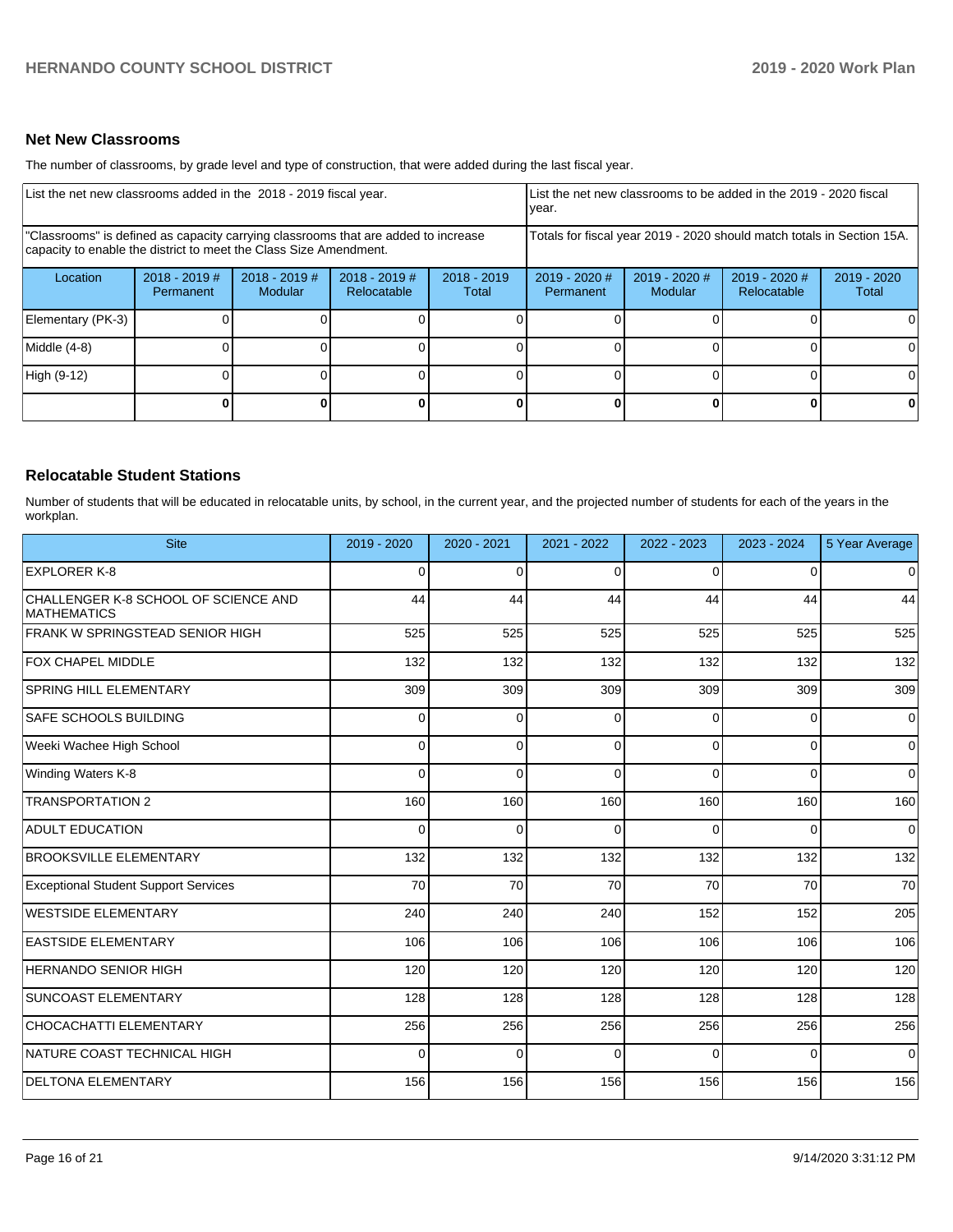| <b>IMOTON ELEMENTARY</b>                   | 98  | 98  | 98  | 98  | 98  | 98       |
|--------------------------------------------|-----|-----|-----|-----|-----|----------|
| <b>POWELL MIDDLE</b>                       |     |     |     |     |     | $\Omega$ |
| <b>JOHN D FLOYD ELEMENTARY</b>             | 476 | 476 | 476 | 388 | 388 | 441      |
| <b>IDELORES S PARROTT MIDDLE</b>           |     |     |     |     |     | 0        |
| <b>CENTRAL SENIOR HIGH</b>                 | 100 | 100 | 100 | 100 | 100 | 100      |
| <b>PINE GROVE ELEMENTARY</b>               | 332 | 322 | 322 | 322 | 322 | 324      |
| <b>IWEST HERNANDO MIDDLE</b>               | 176 | 176 | 176 | 176 | 176 | 176      |
|                                            |     |     |     |     |     |          |
| Totals for HERNANDO COUNTY SCHOOL DISTRICT |     |     |     |     |     |          |

| LIUMS IUL HERIVAIVUU COUNTIT SCHOOL DISTRICT      |        |         |        |        |        |        |
|---------------------------------------------------|--------|---------|--------|--------|--------|--------|
| Total students in relocatables by year.           | 3,560  | 3.550   | 3,550  | 3,374  | 3,374  | 3.482  |
| Total number of COFTE students projected by year. | 21,904 | 22.303  | 22.748 | 23.066 | 23.317 | 22.668 |
| Percent in relocatables by year.                  | 16 %   | $16 \%$ | 16 %   | 15 %   | 14%    | 15 %   |

## **Leased Facilities Tracking**

Exising leased facilities and plans for the acquisition of leased facilities, including the number of classrooms and student stations, as reported in the educational plant survey, that are planned in that location at the end of the five year workplan.

| Location                                    | # of Leased<br>Classrooms 2019 -<br>2020 | <b>FISH Student</b><br><b>Stations</b> | Owner | # of Leased<br>Classrooms 2023 -<br>2024 | <b>FISH Student</b><br><b>Stations</b> |
|---------------------------------------------|------------------------------------------|----------------------------------------|-------|------------------------------------------|----------------------------------------|
| <b>BROOKSVILLE ELEMENTARY</b>               | $\Omega$                                 | 0                                      |       | $\mathbf 0$                              |                                        |
| <b>Exceptional Student Support Services</b> | 0                                        | 0                                      |       | $\Omega$                                 |                                        |
| WESTSIDE ELEMENTARY                         | $\Omega$                                 | U                                      |       | 0                                        |                                        |
| <b>EASTSIDE ELEMENTARY</b>                  | $\Omega$                                 | 0                                      |       | $\Omega$                                 |                                        |
| <b>HERNANDO SENIOR HIGH</b>                 | $\Omega$                                 | O                                      |       | $\Omega$                                 |                                        |
| JOHN D FLOYD ELEMENTARY                     | $\Omega$                                 | O                                      |       | $\Omega$                                 |                                        |
| <b>DELORES S PARROTT MIDDLE</b>             | $\Omega$                                 |                                        |       | 0                                        |                                        |
| <b>CENTRAL SENIOR HIGH</b>                  | $\Omega$                                 | $\Omega$                               |       | 0                                        |                                        |
| <b>WEST HERNANDO MIDDLE</b>                 | $\Omega$                                 | $\Omega$                               |       | 0                                        |                                        |
| FRANK W SPRINGSTEAD SENIOR HIGH             | $\Omega$                                 | $\Omega$                               |       | 0                                        |                                        |
| <b>FOX CHAPEL MIDDLE</b>                    | $\Omega$                                 | $\Omega$                               |       | $\mathbf 0$                              | U                                      |
| <b>SPRING HILL ELEMENTARY</b>               | $\Omega$                                 | 0                                      |       | 0                                        | ი                                      |
| <b>POWELL MIDDLE</b>                        | $\Omega$                                 | 0                                      |       | 0                                        | U                                      |
| PINE GROVE ELEMENTARY                       | 0                                        | ∩                                      |       | 0                                        |                                        |
| <b>DELTONA ELEMENTARY</b>                   | $\Omega$                                 |                                        |       | $\Omega$                                 |                                        |
| <b>MOTON ELEMENTARY</b>                     | $\Omega$                                 | ∩                                      |       | $\Omega$                                 |                                        |
| SUNCOAST ELEMENTARY                         | $\Omega$                                 | $\Omega$                               |       | $\Omega$                                 |                                        |
| CHOCACHATTI ELEMENTARY                      | $\Omega$                                 | 0                                      |       | $\Omega$                                 |                                        |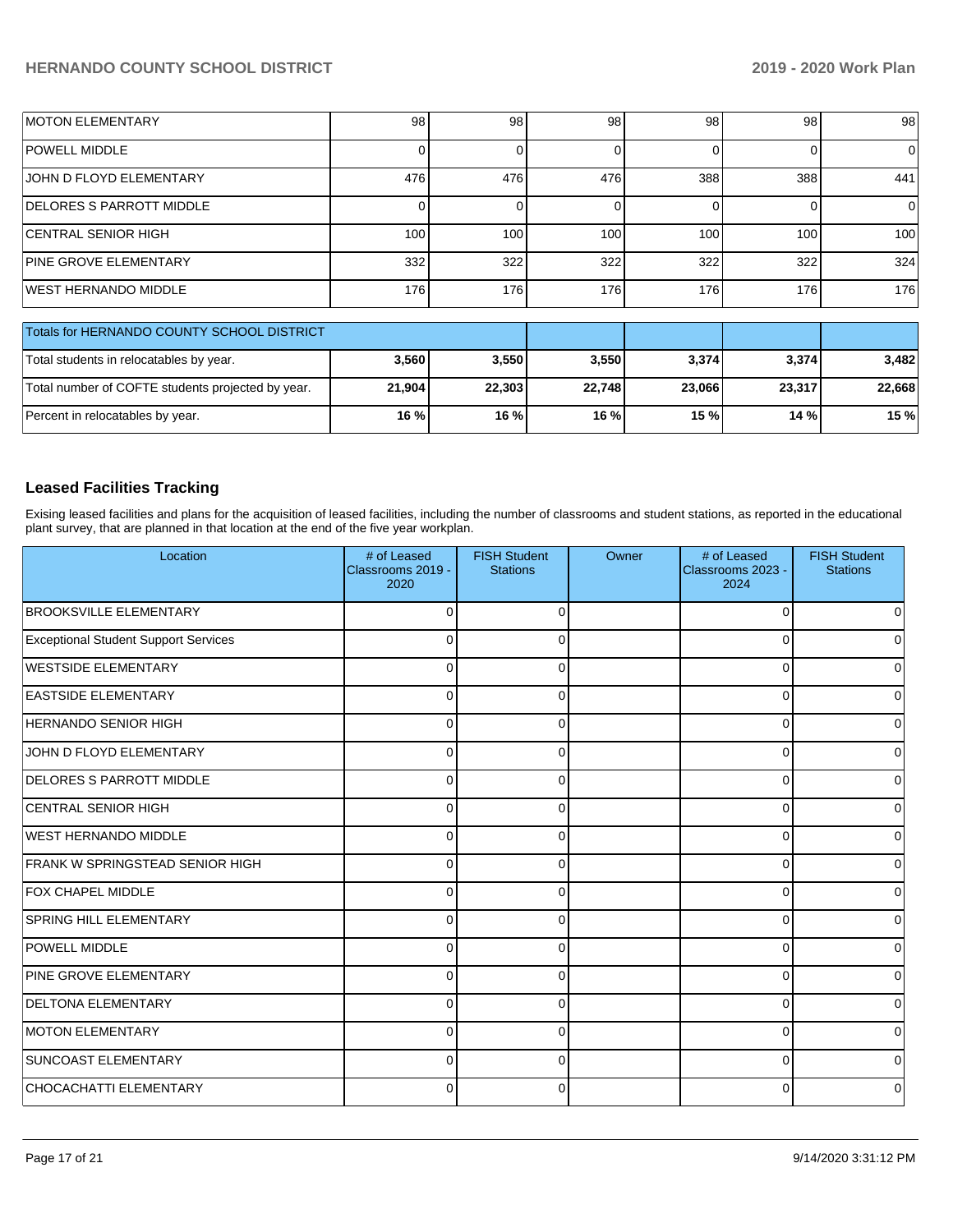| NATURE COAST TECHNICAL HIGH                                |  |  | $\Omega$ |
|------------------------------------------------------------|--|--|----------|
| CHALLENGER K-8 SCHOOL OF SCIENCE AND<br><b>MATHEMATICS</b> |  |  |          |
| <b>SAFE SCHOOLS BUILDING</b>                               |  |  |          |
| <b>EXPLORER K-8</b>                                        |  |  |          |
| Weeki Wachee High School                                   |  |  |          |
| Winding Waters K-8                                         |  |  |          |
| <b>ADULT EDUCATION</b>                                     |  |  |          |
| <b>TRANSPORTATION 2</b>                                    |  |  | 0        |
|                                                            |  |  |          |

### **Failed Standard Relocatable Tracking**

Relocatable units currently reported by school, from FISH, and the number of relocatable units identified as 'Failed Standards'.

Nothing reported for this section.

## **Planning**

### **Class Size Reduction Planning**

**Plans approved by the school board that reduce the need for permanent student stations such as acceptable school capacity levels, redistricting, busing, year-round schools, charter schools, magnet schools, public-private partnerships, multitrack scheduling, grade level organization, block scheduling, or other alternatives.**

Redistricting was done for the 16-17 school year to maximize permanent capacity. Staffing plans are implemented in order to meet class size reduction. Redistricting was approved by the School Board on September 29, 2015.

### **School Closure Planning**

**Plans for the closure of any school, including plans for disposition of the facility or usage of facility space, and anticipated revenues.** 

None.

# **Long Range Planning**

### **Ten-Year Maintenance**

District projects and locations regarding the projected need for major renovation, repair, and maintenance projects within the district in years 6-10 beyond the projects plans detailed in the five years covered by the work plan.

Nothing reported for this section.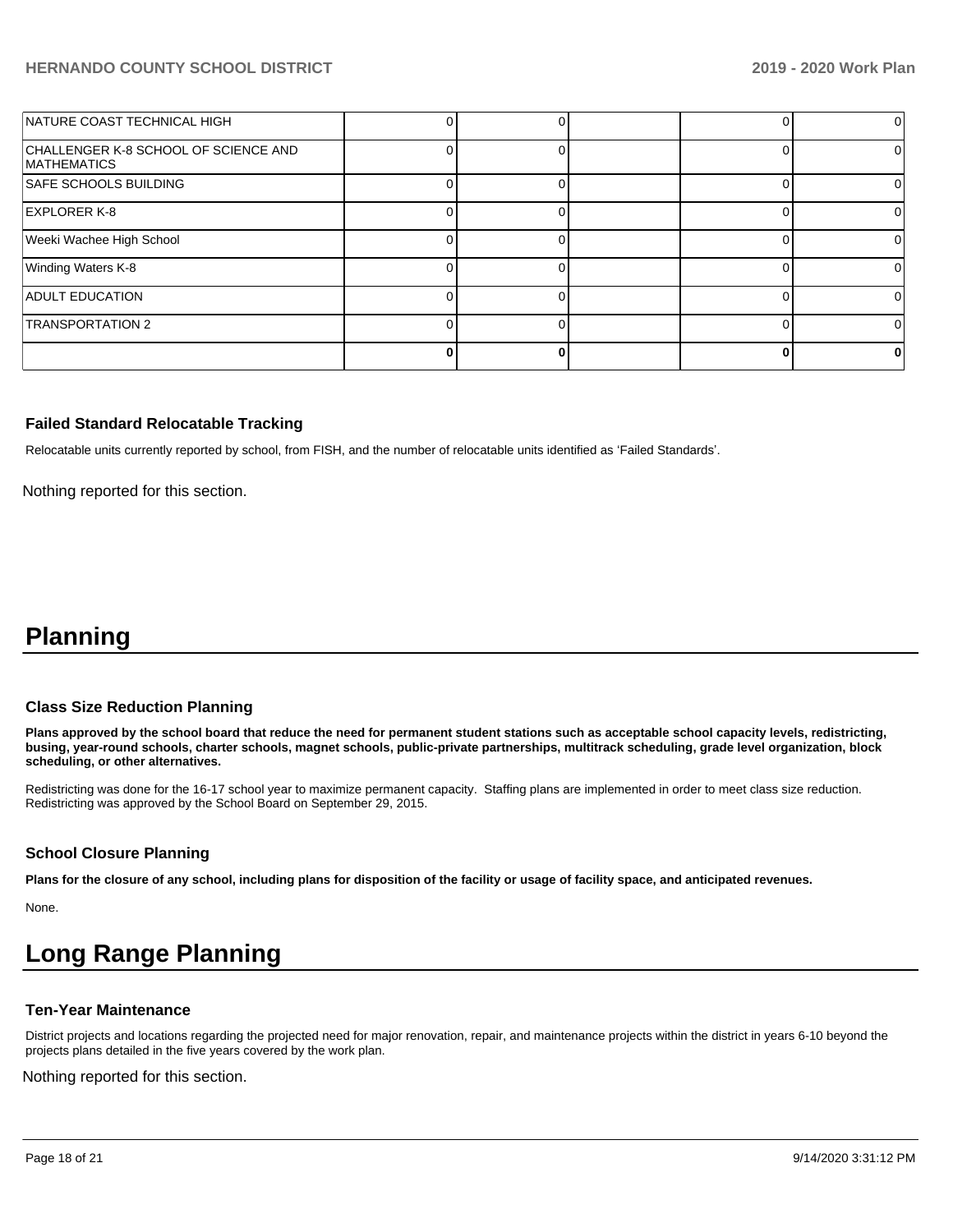## **Ten-Year Capacity**

Schedule of capital outlay projects projected to ensure the availability of satisfactory student stations for the projected student enrollment in K-12 programs for the future 5 years beyond the 5-year district facilities work program.

| Project                                                                                                       | Location, Community, Quadrant or other<br>general location | 2023 - 2024 / 2028 - 2029<br><b>Projected Cost</b> |
|---------------------------------------------------------------------------------------------------------------|------------------------------------------------------------|----------------------------------------------------|
| 8-Classroom addition to provide 200 additional<br>student stations                                            | FRANK W SPRINGSTEAD SENIOR HIGH                            | \$7,500,000                                        |
| New cafeteria building; remodel existing cafeteria to<br>provide 6 additional classrooms                      | <b>EASTSIDE ELEMENTARY</b>                                 | \$8,500,000                                        |
| New building for District Administration to facilitate<br>remodeling of existing building to classroom space. | <b>DISTRICT MAINTENANCE / PLANT</b><br><b>OPERATIONS</b>   | \$6,800,000                                        |
| Remodel existing District Administration building to<br>provide 12-18 additional classooms                    | <b>HERNANDO ADMINISTRATIVE SUPPORT</b>                     | \$7,500,000                                        |
| New Elementary 'L'                                                                                            | <b>West County Area</b>                                    | \$22,000,000                                       |
|                                                                                                               |                                                            | \$52,300,000                                       |

## **Ten-Year Planned Utilization**

Schedule of planned capital outlay projects identifying the standard grade groupings, capacities, and planned utilization rates of future educational facilities of the district for both permanent and relocatable facilities.

| <b>Grade Level Projections</b>   | <b>FISH</b><br><b>Student</b><br><b>Stations</b> | <b>Actual 2018 -</b><br><b>2019 FISH</b><br>Capacity | Actual<br>$2018 -$<br>2019<br><b>COFTE</b> | Actual 2018 - 2019<br><b>Utilization</b> | Actual 2019 - 2020 / 2028 - 2029 new<br>Student Capacity to be added/removed | Projected 2028<br><b>2029 COFTE</b> | Projected 2028 -<br>2029 Utilization |
|----------------------------------|--------------------------------------------------|------------------------------------------------------|--------------------------------------------|------------------------------------------|------------------------------------------------------------------------------|-------------------------------------|--------------------------------------|
| Elementary - District<br> Totals | 10,928                                           | 10,928                                               | 7,691.27                                   | 70.38 %                                  |                                                                              |                                     | 0.00%                                |
| Middle - District Totals         | 12,823                                           | 11,536                                               | 8,893.51                                   | 77.10 %                                  |                                                                              |                                     | 0.00%                                |
| High - District Totals           | 7.073                                            | 6.646                                                | 5.054.09                                   | 76.05 %                                  |                                                                              |                                     | 0.00%                                |
| Other - ESE, etc                 | 351                                              |                                                      | 0.00                                       | 0.00%                                    |                                                                              |                                     | 0.00%                                |
|                                  | 31,175                                           | 29,110                                               | 21,638.87                                  | 74.33 %                                  |                                                                              |                                     | 0.00%                                |

**Combination schools are included with the middle schools for student stations, capacity, COFTE and utilization purposes because these facilities all have a 90% utilization factor. Use this space to explain or define the grade groupings for combination schools.** 

No comments to report.

### **Ten-Year Infrastructure Planning**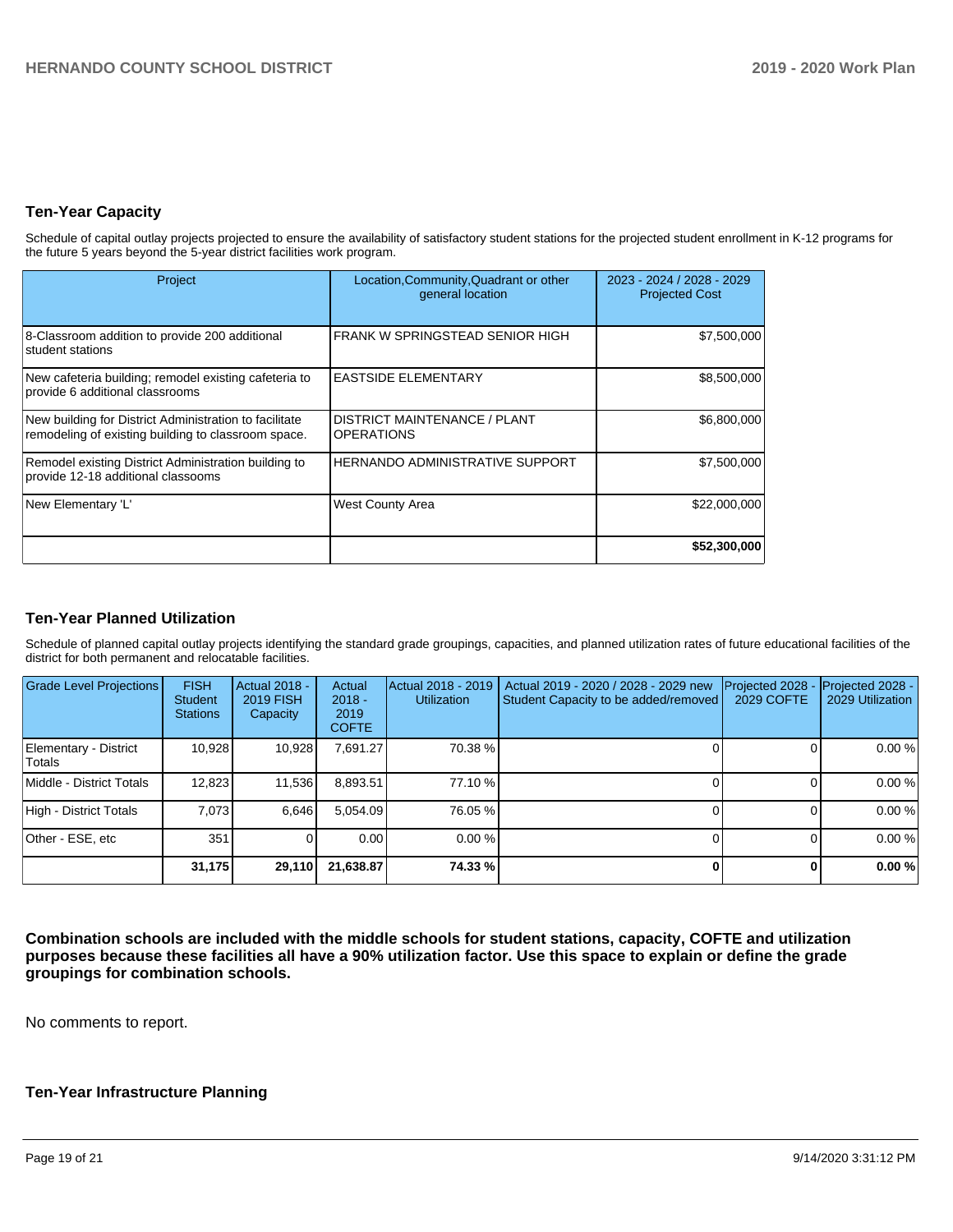#### **Proposed Location of Planned New, Remodeled, or New Additions to Facilities in 06 thru 10 out years (Section 28).**

Nothing reported for this section.

Plans for closure of any school, including plans for disposition of the facility or usage of facility space, and anticipated revenues in the 06 thru 10 out **years (Section 29).**

Nothing reported for this section.

#### **Twenty-Year Maintenance**

District projects and locations regarding the projected need for major renovation, repair, and maintenance projects within the district in years 11-20 beyond the projects plans detailed in the five years covered by the work plan.

Nothing reported for this section.

### **Twenty-Year Capacity**

Schedule of capital outlay projects projected to ensure the availability of satisfactory student stations for the projected student enrollment in K-12 programs for the future 11-20 years beyond the 5-year district facilities work program.

| Project               | Location, Community, Quadrant or other<br>general location | 2028 - 2029 / 2038 - 2039<br><b>Projected Cost</b> |
|-----------------------|------------------------------------------------------------|----------------------------------------------------|
| New Elementary 'M'    | North County Area                                          | \$22,000,000                                       |
| New Elementary 'N'    | <b>East County Area</b>                                    | \$22,000,000                                       |
| New High School 'FFF' | <b>East County Area</b>                                    | \$68,000,000                                       |
|                       |                                                            | \$112,000,000                                      |

### **Twenty-Year Planned Utilization**

Schedule of planned capital outlay projects identifying the standard grade groupings, capacities, and planned utilization rates of future educational facilities of the district for both permanent and relocatable facilities.

| <b>Grade Level Projections</b>  | <b>FISH</b><br><b>Student</b><br><b>Stations</b> | <b>Actual 2018 -</b><br><b>2019 FISH</b><br>Capacity | Actual<br>$2018 -$<br>2019<br><b>COFTE</b> | Actual 2018 - 2019<br><b>Utilization</b> | Actual 2019 - 2020 / 2038 - 2039 new<br>Student Capacity to be added/removed | Projected 2038<br>2039 COFTE | <b>Projected 2038 -</b><br>2039 Utilization |
|---------------------------------|--------------------------------------------------|------------------------------------------------------|--------------------------------------------|------------------------------------------|------------------------------------------------------------------------------|------------------------------|---------------------------------------------|
| Elementary - District<br>Totals | 10,928                                           | 10,928                                               | 7,691.27                                   | 70.38 %                                  |                                                                              |                              | 0.00%                                       |
| Middle - District Totals        | 12,823                                           | 11,536                                               | 8,893.51                                   | 77.10 %                                  |                                                                              |                              | 0.00%                                       |
| High - District Totals          | 7.073                                            | 6.646                                                | 5.054.09                                   | 76.05 %                                  |                                                                              |                              | 0.00%                                       |
| Other - ESE, etc                | 351                                              |                                                      | 0.00                                       | 0.00%                                    |                                                                              |                              | 0.00%                                       |
|                                 | 31,175                                           | 29,110                                               | 21,638.87                                  | 74.33 %                                  |                                                                              |                              | 0.00%                                       |